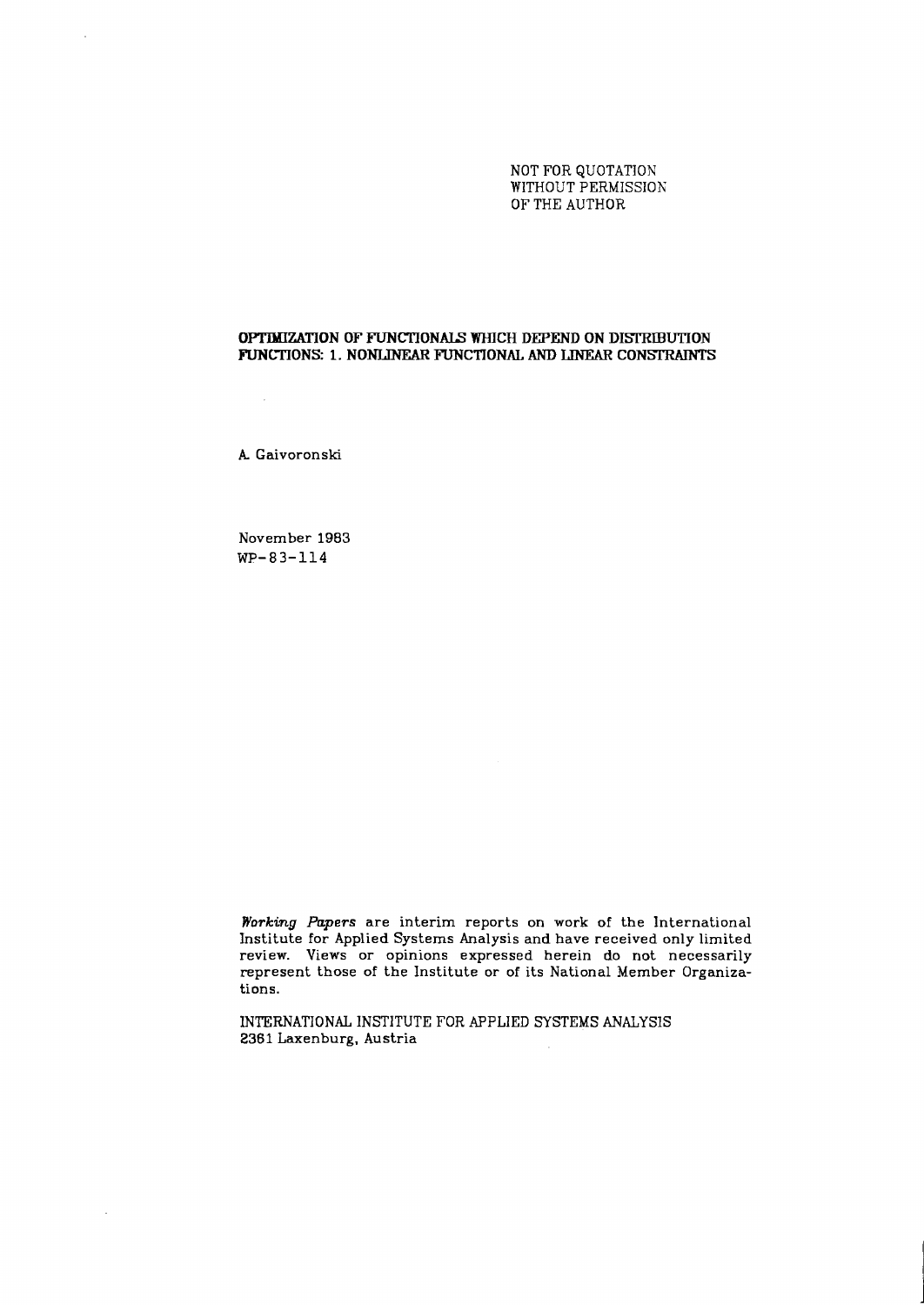**PREFACE** 

The development of optimization techniques for solving complex decision problems under uncertainty is currently a major topic of research in the System and Decision Sciences Area at IIASA, and in the Adaptation and Optimization group in particular.This paper deals with methods for the solution of problems in which the objective function depends on probability distributions. Such problems are common in reliability theory and various other branches of operations research, but methods for dealing with them have only recently begun to emerge.

> ANDRZEJ WIERZBICKl *Chairman System and Decision Sciences*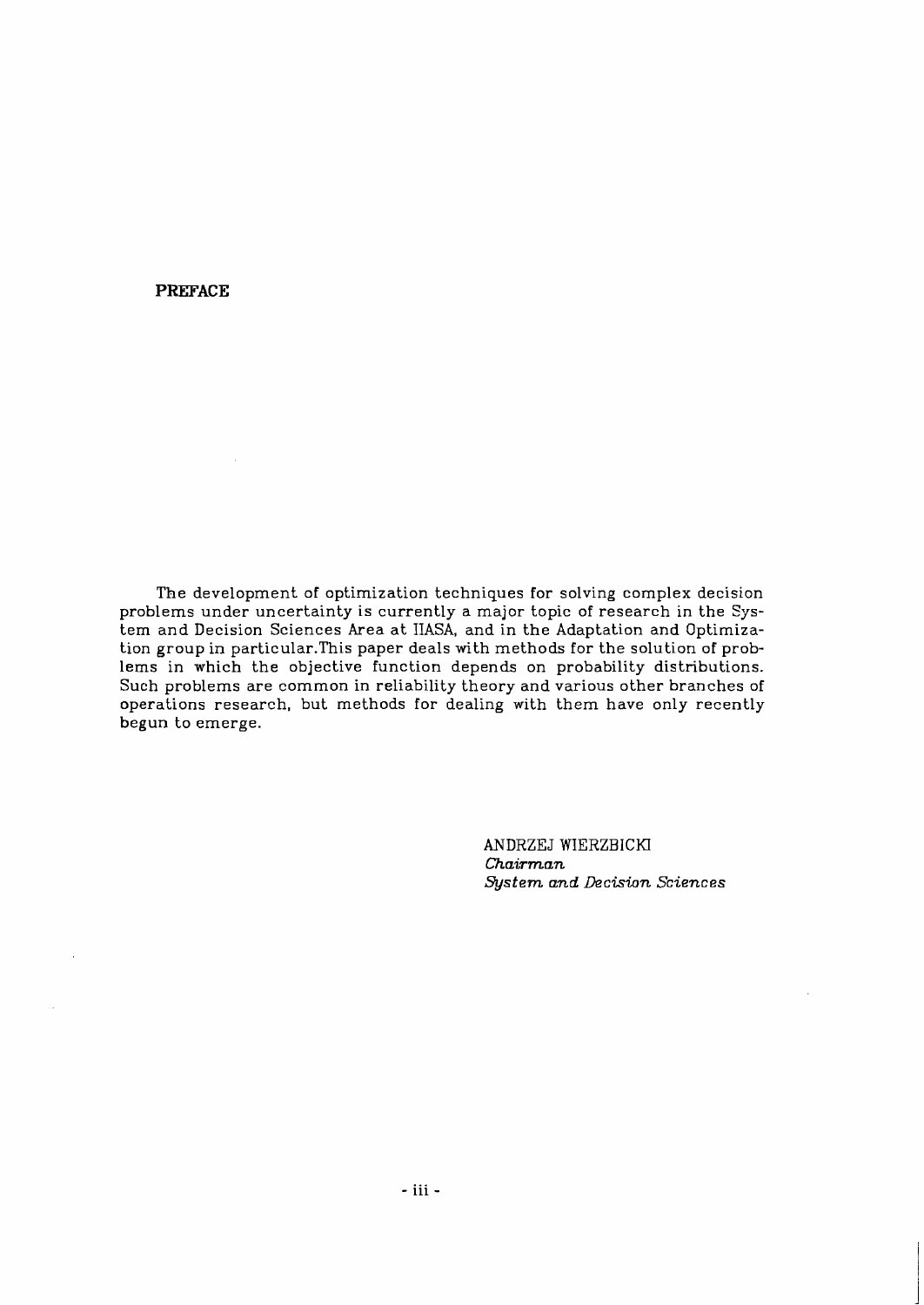**ABSTRACT** 

The main purpose of this paper is to discuss numerical optimization procedures for problems in which both the objective function and the constraints depend on distribution functions. The objective function is assumed to be nonlinear and to have directional derivatives, while the constraints are taken as linear. The proposed algorithm involves linearization of the objective function at the current point and solution of an auxiliary linear subproblem. This last problem is solved using duality relations and cutting-plane techniques.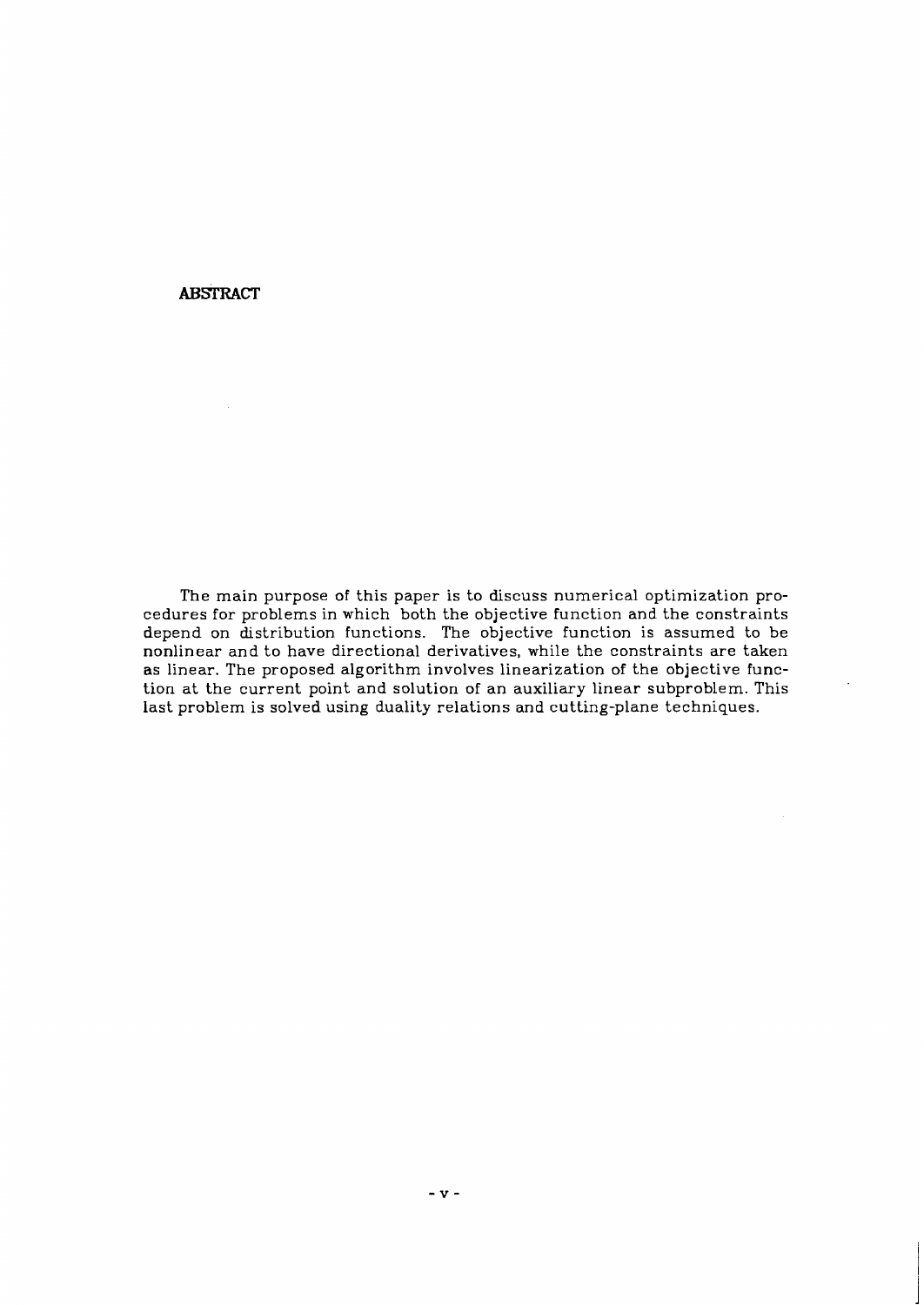# **OPTIMIZATION OF FUNCTIONALS WHICH DEPEND ON DISTRIBUTION FUNCTIONS: 1. NONLINEAR FUNCTIONAL AND LINEAR CONSTRAINTS**

**A.** Gaivoronski

## **1. INTRODUCTION**

The purpose of this paper is to present numerical methods for solving optimization problems in which both the objective function and the constraints depend on distribution functions. Such problems occur in stochastic programming [1,2], reliability theory and various branches of operations research (surveyed in  $[3]$ ), and robust statistics  $[4]$ , among others.

If both the objective function and the constraints are linear with respect to the distribution functions then the problem can be stated as follows:

$$
\min_{X} \int_{X} q(x) \mathrm{d}H(x) \tag{1}
$$

$$
\int_{X} f^{i}(x) dH(x) \leq 0 \quad i = \overline{1, m} \tag{2}
$$

$$
\int_{X} dH(x) = 1
$$
 (3)

where X is a set in Euclidean space  $\mathbb{R}^n$ . Some specific cases of problem (1)-(3) arise in the theory of Markovian moments and can be solved analytically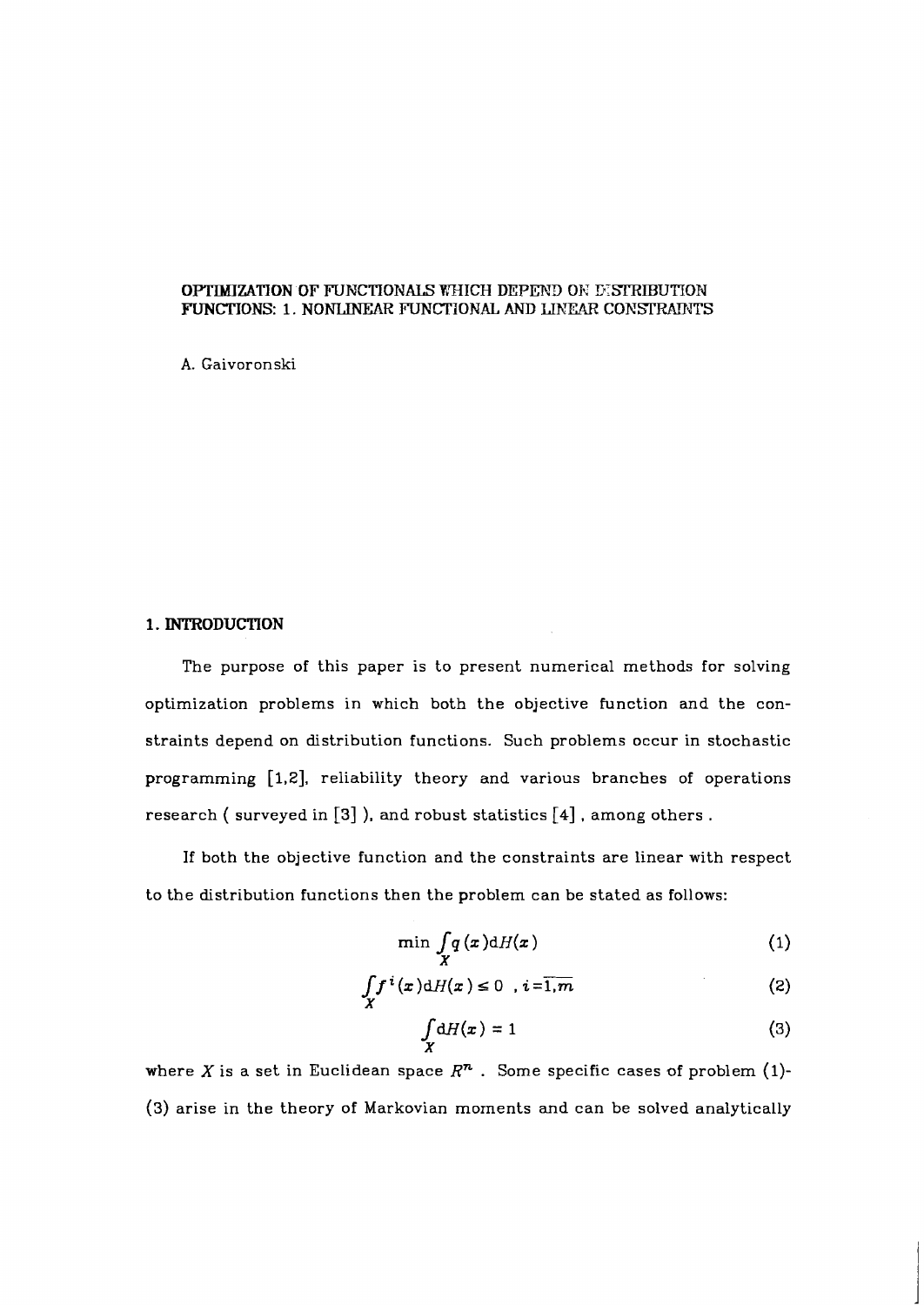[5]. However, the success of analytical methods is very limited even in the linear case (1)-(3) and therefore numerical algorithms are needed. Such methods began to appear in the middle of the last decade.

One idea is to approximate set  $X$  by a sequence of finite subsets  $X_1, X_2, \ldots, X_s, \ldots$ , where

$$
X_{\mathbf{S}} = (x_{\mathbf{S}}^{-1}, \ldots, x_{\mathbf{S}}^{-n_{\mathbf{S}}})
$$

This sequence of sets has the property that

$$
\sup_{z \in X} \min_{x \in X_s} ||x - z|| \to 0
$$

as **s** tends to infinity, i.e., the greatest distance between points in set X and set  $X_s$  tends to zero. Let  $G_s$  be the set of all distribution functions which correspond to probabilistic measures concentrated in points from  $X<sub>s</sub>$ :

$$
G_{s} = \{(x_{s}^{1}, p_{1}) \ldots \ldots \mid (x_{s}^{n_{s}}, p_{n_{s}}) \cdot \sum_{i=1}^{n_{s}} p_{i} = 1, p_{i} \geq 0\}.
$$

If we include one more constraint.

$$
H \in G_{\mathbf{s}} \quad . \tag{4}
$$

problem (1)-(4) becomes a finite-dimensional linear programming problem; this raises the possibility of approximating the original problem (1)-(3) by a sequence of finite-dimensional problems (1)-(4). This idea was explored in **[3,6],** where it was also used to solve nonlinear and minimax problems involving distribution functions. However, this approach can be used only for sets  $X$ of small dimension ( in fact not exceeding three ) due to the high dimensionality of the associated linear programming problems.

Another possible way of solving (1)-(3) is based on the duality relations between problem (1)-(3) and some finite-dimensional minimax problem. First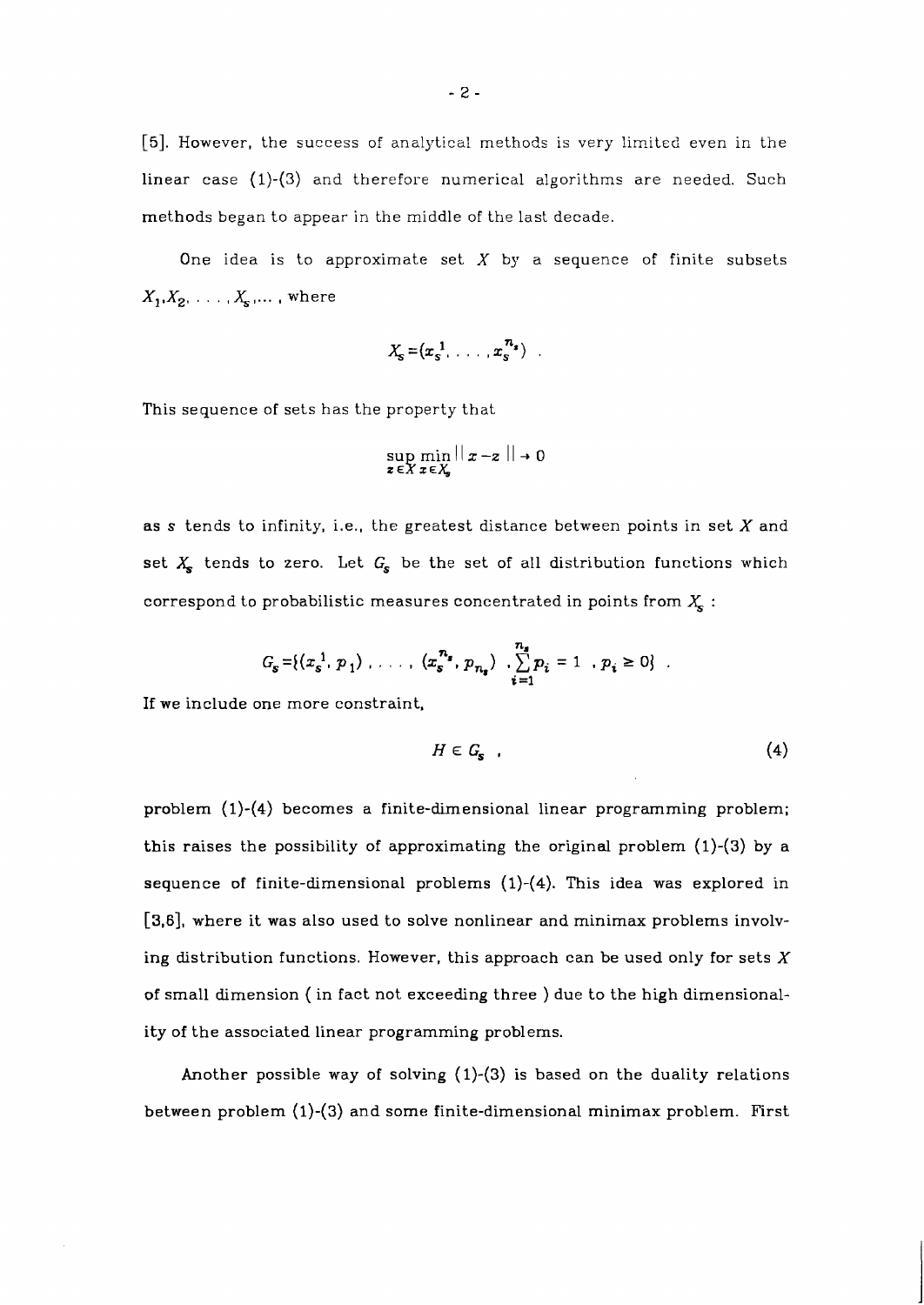proposed in [I], this idea was taken further in [2,7], where methods of the cutting-plane type are given.

The purpose of this paper is to use this last approach to develop solution techniques for nonlinear problems of the kind :

$$
\min \Psi(H) \tag{5}
$$

subject to

$$
H \in G \tag{6}
$$

where G is defined in the following way:

$$
G = \{H : \int_{X} f^{i}(x) dH(x) \le 0 \text{ , } i = \overline{1,m} \text{ ; } \int_{X} dH(x) = 1 \} .
$$
 (7)

We propose an analogue of the linearization ( Frank - Wolfe ) method in which we are required to solve subproblems of type (1)-(3). It appears that it is not necessary to solve these subproblems precisely: duality relations make it possible to utilize rough solutions of  $(1)-(3)$  so that only a limited number of calculations are needed at each iteration.

# **2. CHARACTERIZATION OF OPTIMAL DISTRIBUTIONS**

We shall use the same letter, say  $H$  , to denote both the distribution function and the underlying probabilistic measure, where this will not cause confusion. For a given probabilistic measure  $H$  we shall denote by  $B^+$  the collection of all subsets of  $X$  with positive measure  $H$  , and by dom  $H$  the support set of  $H$ , i.e.,

$$
\text{dom } H = \bigcap_{A \in B^+} A \enspace .
$$

Let us first introduce the class of functionals considered,  $\psi(H)$ . What we actually need is some analogue of directional differentiability. Suppose that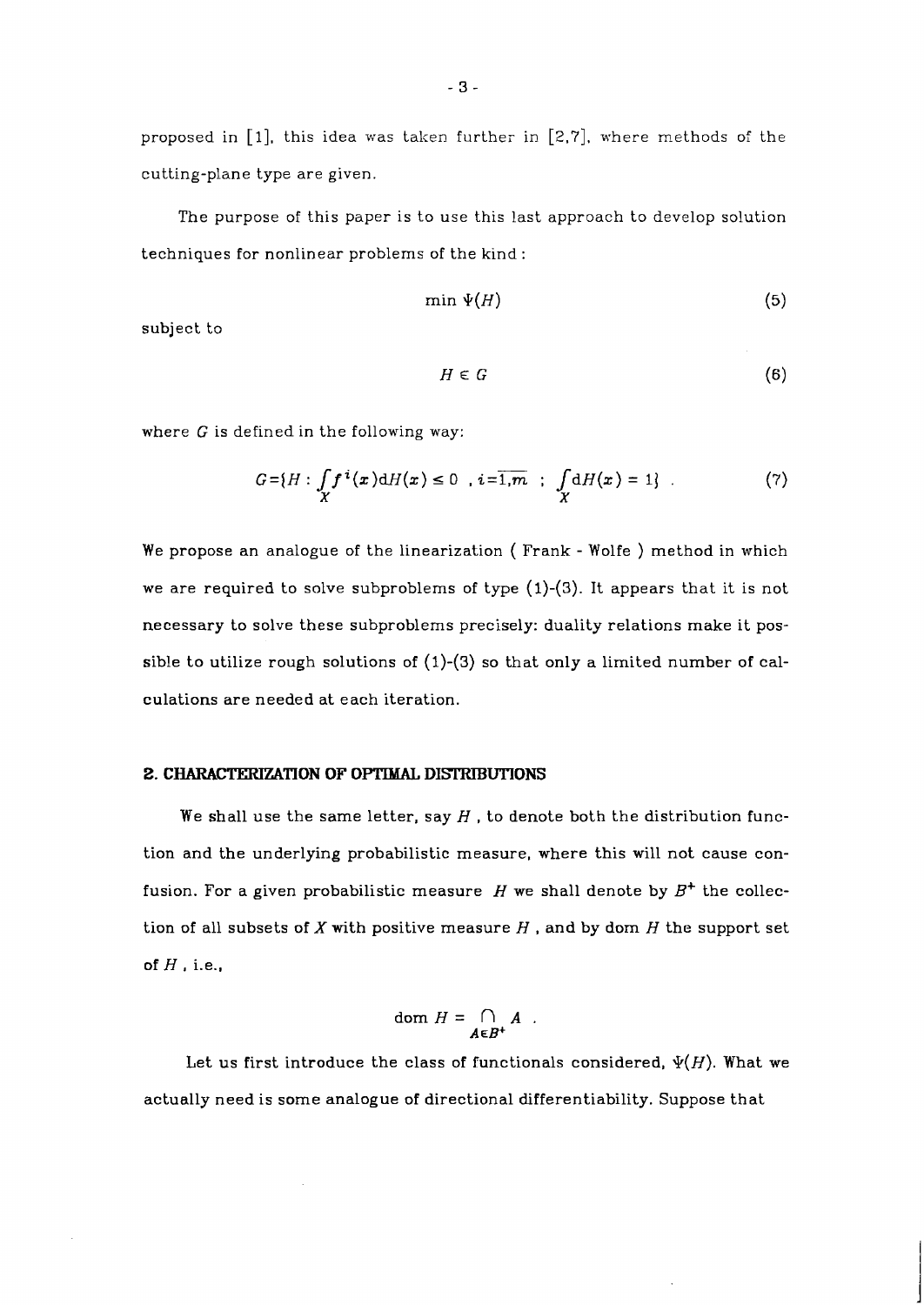$$
\Psi(H^{\bullet} + \alpha (H - H^{\bullet})) = \Psi(H^{\bullet}) + \alpha \int_X f^{0}(x, H^{\bullet}) d(H(x) - H^{\bullet}(x)) + \tau(\alpha, H^{\bullet}, H)
$$
(8)

where

$$
\tau(\alpha,{H}^{\bullet},{H})\texttt{=} \mathfrak{o}\left(\alpha\right)
$$

In what follows we assume that functions  $f^{0}(x,H)$ ,  $f^{i}(x)$  are such that expressions (7) and (8) are meaningful.

The following simple conditions are necessary, and in the convex case also sufficient, for distribution  $H$  to be a solution of problem (5)-(7):

### **Lemma** 1

If  $\Psi(H^*) \leq \Psi(H)$  for some  $H^* \in G$  and all  $H \in G$  then

$$
\mathbf{z}^{\bullet} = \inf_{H \in G} \int_{X} f^{0}(\mathbf{x}, H^{\bullet}) dH(\mathbf{x}) = \int_{X} f^{0}(\mathbf{x}, H^{\bullet}) dH^{\bullet}(\mathbf{x}) .
$$

### **Proof**

The proof is of the traditional type for necessary conditions. Note that

$$
z^* \leq \int_X f^0(x, H^*) \mathrm{d} H^*(x)
$$

is always true. Suppose, on the contrary, that there exists a **y>O** such that

$$
z^{\bullet}-\int\limits_Xf^0(x,H^{\bullet})\mathrm{d}H^{\bullet}(x)\leq -2\gamma.
$$

Then there exists an  $\overline{H} \in G$  such that

$$
\int_X f^0(x,H^*)\mathrm{d}\overline{H}(x)-\int_X f^0(x,H^*)\mathrm{d}H^*(x)<-\gamma.
$$

Consider now distributions  $H_{\alpha}$ :

$$
H_{\alpha} = \alpha \overline{H} + (1 - \alpha) H^{\bullet}.
$$

According to **(8),** 

$$
\Psi(H_{\alpha}) = \Psi(H^{\bullet}) + \alpha \int_{X} f^{0}(x, H^{\bullet}) d(\overline{H}(x) - H^{\bullet}(x)) + \tau(\alpha, H^{\bullet}, \overline{H})
$$

and for small  $\alpha$  we obtain

$$
\Psi(H_{\mathbf{a}}) < \Psi(H^{\bullet})
$$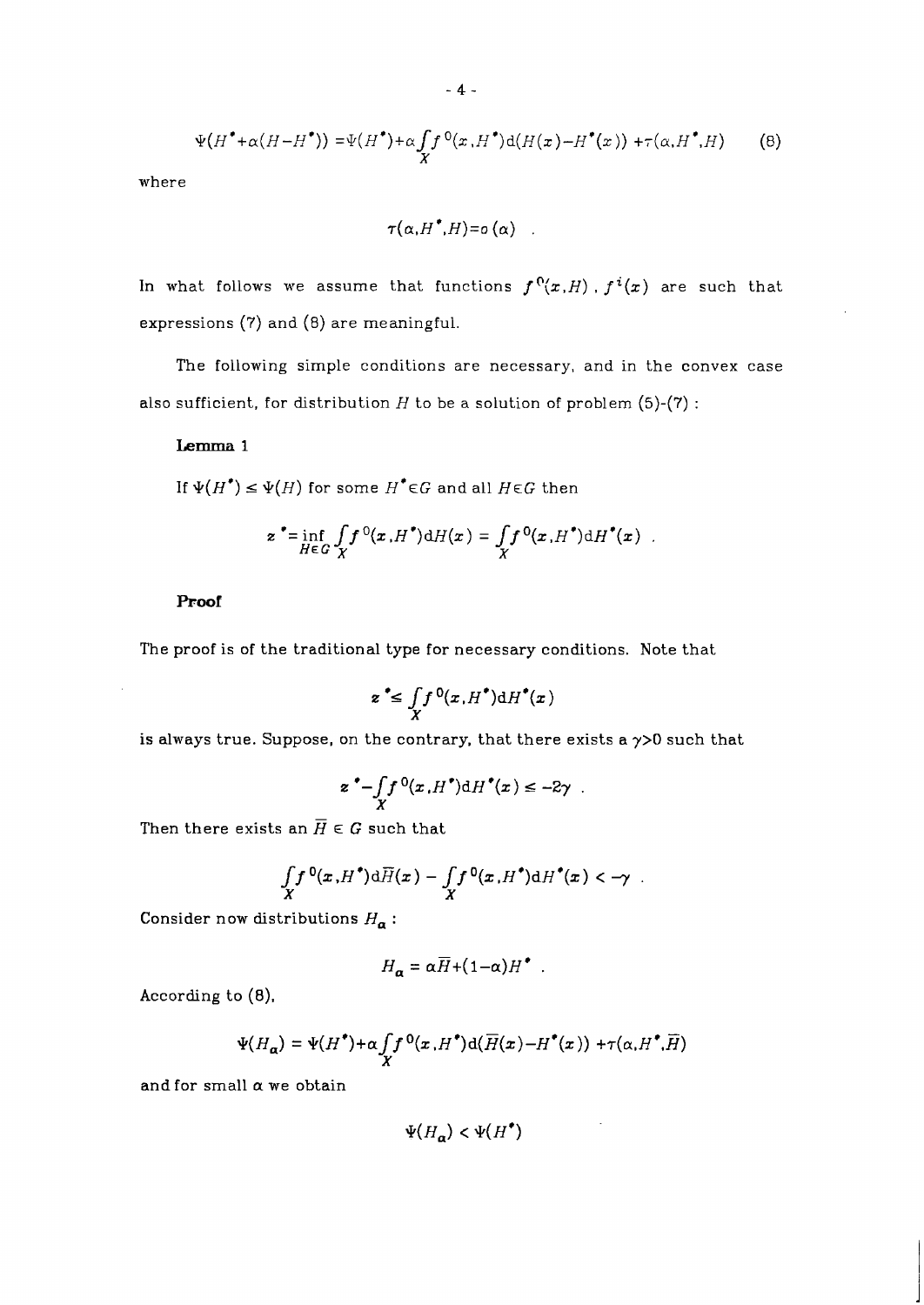which contradicts the optimelity of *H\** . This completes the prcof.

*Remark.* If, additionally,  $\Psi(H)$  is convex, i.e.,

$$
\Psi(\alpha_1 H_1 + \alpha_2 H_2) \le \alpha_1 \Psi(H_1) + \alpha_2 \Psi(H_2) \; ; \; \alpha_1 + \alpha_2 = 1 ,
$$
  

$$
\alpha_1 \ge 0 \; , \; \alpha_2 \ge 0
$$

then this lemma also gives sufficient conditions for a global minimum.

Lemma *1* implies that to check the necessary conditions for problem *(5)-(7)* requires solution of a linear problem of the form *(1)-(3).* where  $q(x) \equiv f^{0}(x,H)$ . The solution of problem (1)-(3) can be characterized through the duality relations summarized in the following theorem, which was proved in *[7].* 

#### **Theorem 1**

Suppose that the following assumptions are satisfied:

- 1. Set *X* is compact and functions  $f^{i}(x)$ ,  $i = \overline{0,m}$  are continuous on *X*.
- 2. co  $Z \neq \phi$  where

$$
Z = \{ z : z = (f^{1}(x), \ldots, f^{m}(x)), x \in X \} .
$$

Then

**1.** A solution of problem (1)-(3) exists and the optimal value of  $f^{0}(x)$  is equal to the optimal value of the following minimax problem:

$$
\max_{u \in U^+} \overline{\varphi}(u) , \overline{\varphi}(u) = \min_{x \in X} (f^0(x) + \sum_{i=1}^m u_i f^i(x))
$$

where  $U^+ = \{ u : u \in R^m , u_i \ge 0 \}$ .

**2.** For any solution  $H^*$  of problem (1)-(3) there exists a  $u^* \in U^+$  such that

$$
\overline{\varphi}(u^*) = \max_{u \in U^+} \overline{\varphi}(u) , \text{ dom } H^* \subseteq X^*(u^*)
$$

where

$$
X^{\bullet}(u^{\bullet}) = \{ x : x \in X, \overline{\varphi}(u^{\bullet}) = f^{0}(x) + \sum_{i=1}^{m} u_{i}^{\bullet} f^{i}(x) \}
$$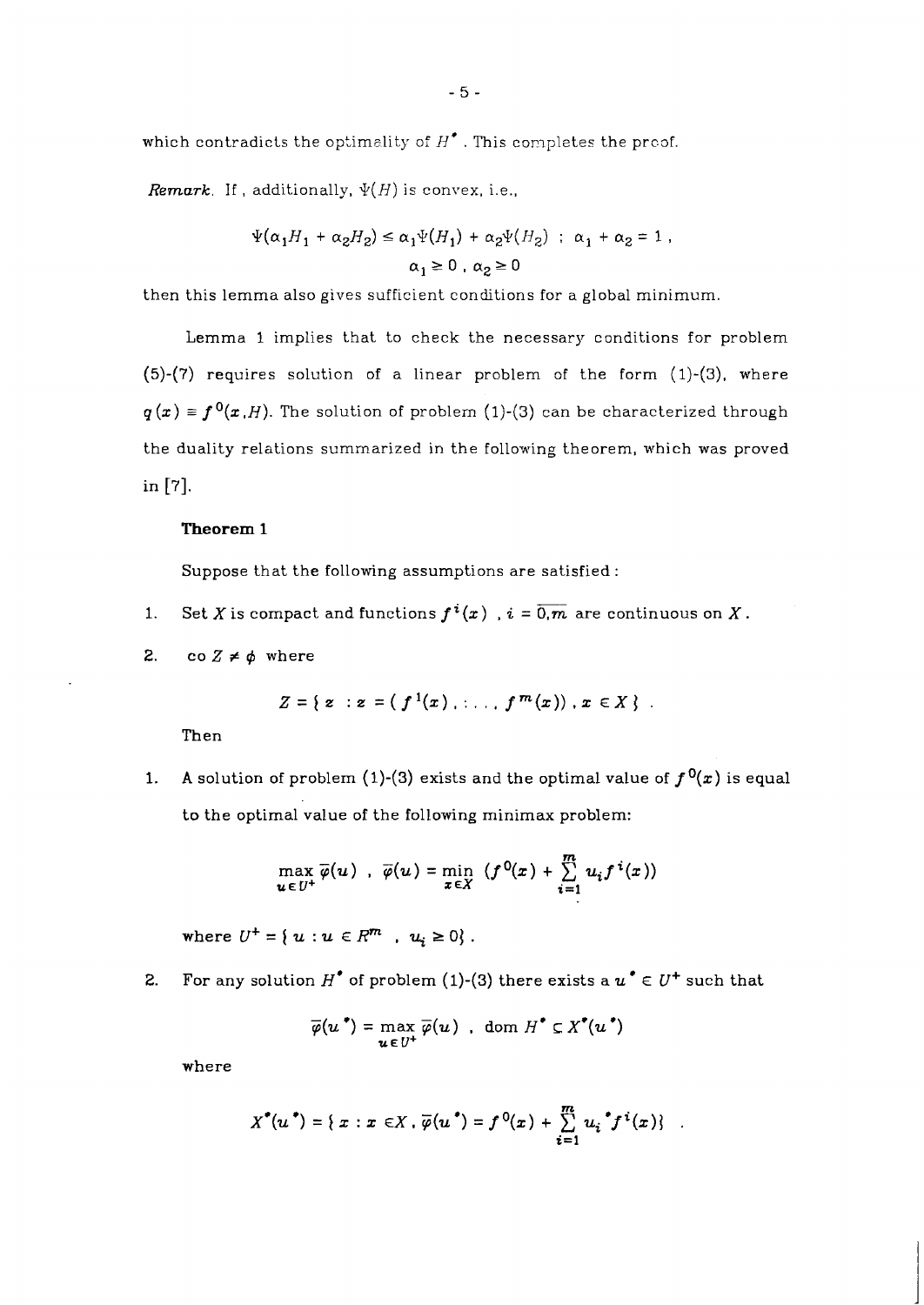**3.** There exists a finite set  $X_t = \{x^1, \ldots, x^t\}$ ,  $t \leq m+1$ , and a solution  $H^*$ of problem (1)-(3) such that dom  $H^* = X_t$ , i.e., the probabilistic measure  $H^*$  can be expressed as a collection of  $t \leq m+1$  pairs  $\{(x^1,\vec{p}_1), \ldots, (x^t,\vec{p}_t)\}\;$ .

The probabilities  $\bar{p}_1$ , ...,  $\bar{p}_t$  are solutions of the following linear programming problem:

$$
\min_{p} \sum_{i=1}^{t} p_i f^{0}(x^{i}),
$$
  

$$
\sum_{i=1}^{t} p_i f^{j}(x^{i}) \le 0, \quad j = \overline{1, m}
$$
  

$$
\sum_{i=1}^{t} p_i = 1, p_i \ge 0, \quad i = \overline{1, t}.
$$

Combining Theorem 1 and Lemma 1 we obtain the following result:

#### **Theorem** *2*

Suppose that  $\Psi(H^*) \leq \Psi(H)$  for all  $H \in G$  and the following assumptions are satisfied :

- **1.** Set X is compact and functions  $f^{0}(x, H^{*})$  ,  $f^{i}(x)$  ,  $i = \overline{1,m}$  are continuous on  $X$ .
- 2. co  $Z \neq \phi$  where

$$
Z = \{ z : z = (f^{1}(x), \ldots, f^{m}(x)), x \in X \} .
$$

Then

1. We have

$$
\int\limits_X f^0(x,H^*)\mathrm{d}H^*(x)=\max_{u\in U^+}\varphi(u)
$$

where

$$
\varphi(u) = \min_{x \in X} \left( f^{0}(x,H^{*}) + \sum_{i=1}^{m} u_{i} f^{i}(x) \right) .
$$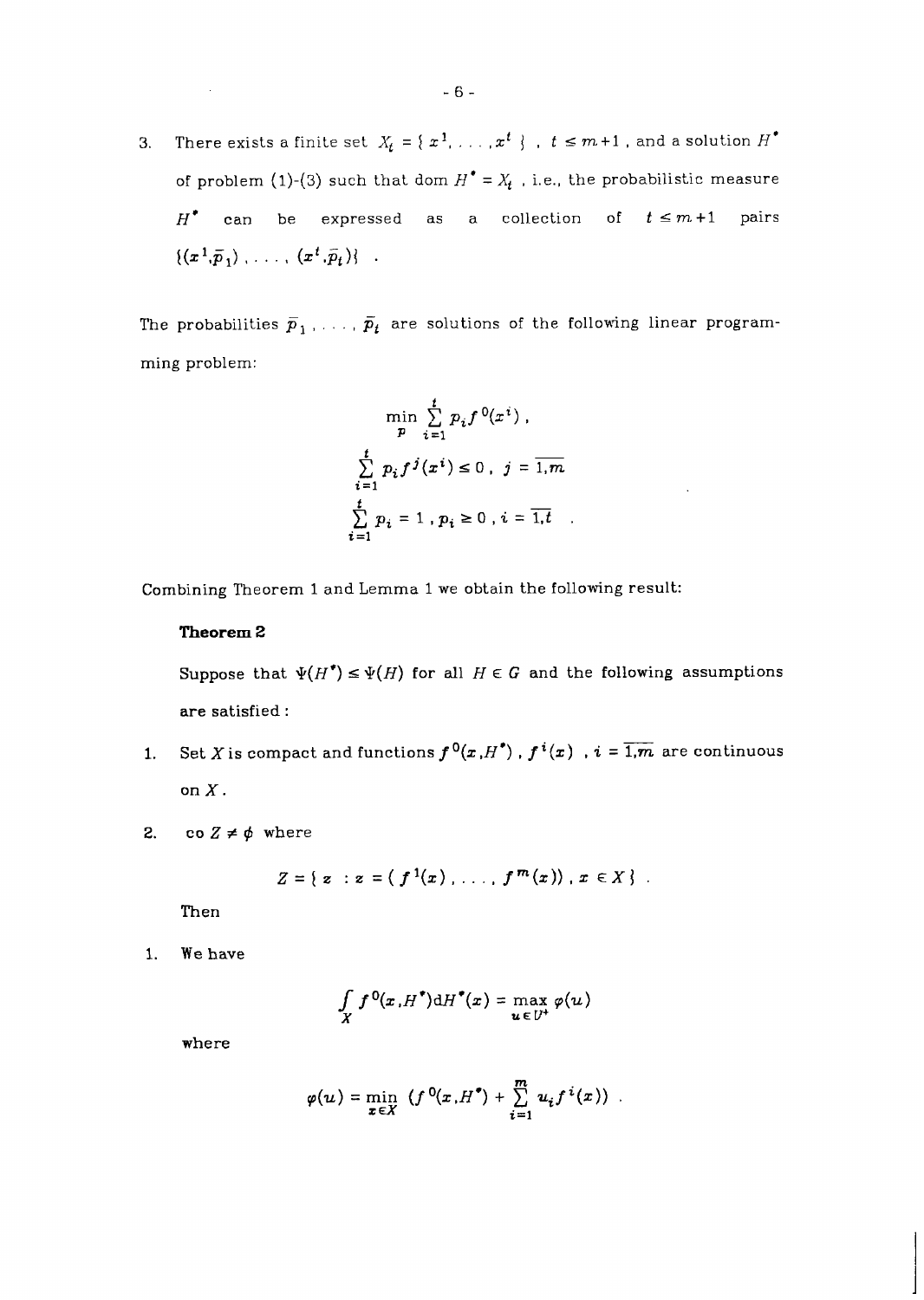2. There exists a  $u^*$ ,  $\varphi(u^*) = \max_{u \in U^+} \varphi(u)$ ,  $u^* \in U^+$  such that

dom  $H^{\bullet} \subset X^{\bullet}(u^{\bullet})$ 

where

$$
X^{\bullet}(u^{\bullet}) = \{ x : x \in X, \varphi(u^{\bullet}) = f^{0}(x,H^{\bullet}) + \sum_{i=1}^{m} u_{i}^{\bullet} f^{i}(x) \} .
$$

## **3. NUMERICAL METHOD FOR SOLVING PROBLEMS WITH LINEAR CONSTRAINTS**

It is now possible to construct a method which finds points satisfying the necessary conditions of Lemma 1 or, in the convex case, global minima . This method is of the linearization type.

#### *Algorithm 1*

1. Begin with an initial distribution  $H^1$ .

2. Suppose we have an approximate solution  $H^s$  before starting iteration number s . Then at the s-th iteration we do the following :

(i) Find a distribution  $\overline{H}^s \in G$  such that

$$
\int\limits_X f^0(x,H^s)\mathrm{d}\overline{H}^s(x)\leq z_s+\varepsilon_s
$$

where

$$
z_{s} = \inf_{H \in G} \int_{X} f^{0}(x, H^{s}) dH(x)
$$
\n(9)

and  $\varepsilon_s > 0$  is the accuracy with which problem (9) is solved. It is not necessary to know the value of  $\varepsilon_{\rm s}$  , only that  $\varepsilon_{\rm s}\rightarrow 0\,$  .

- (ii) Check whether functional  $\Psi(H)$  decreases in the direction  $\overline{H}^s H^s$ . If not, return to step **(i)** and solve problem (9) with higher accuracy. Otherwise go to step (iii).
- (iii) Choose a stepsize  $\rho_s : 0 \leq \rho_s \leq 1$  and calculate a new approximation to the optimal solution: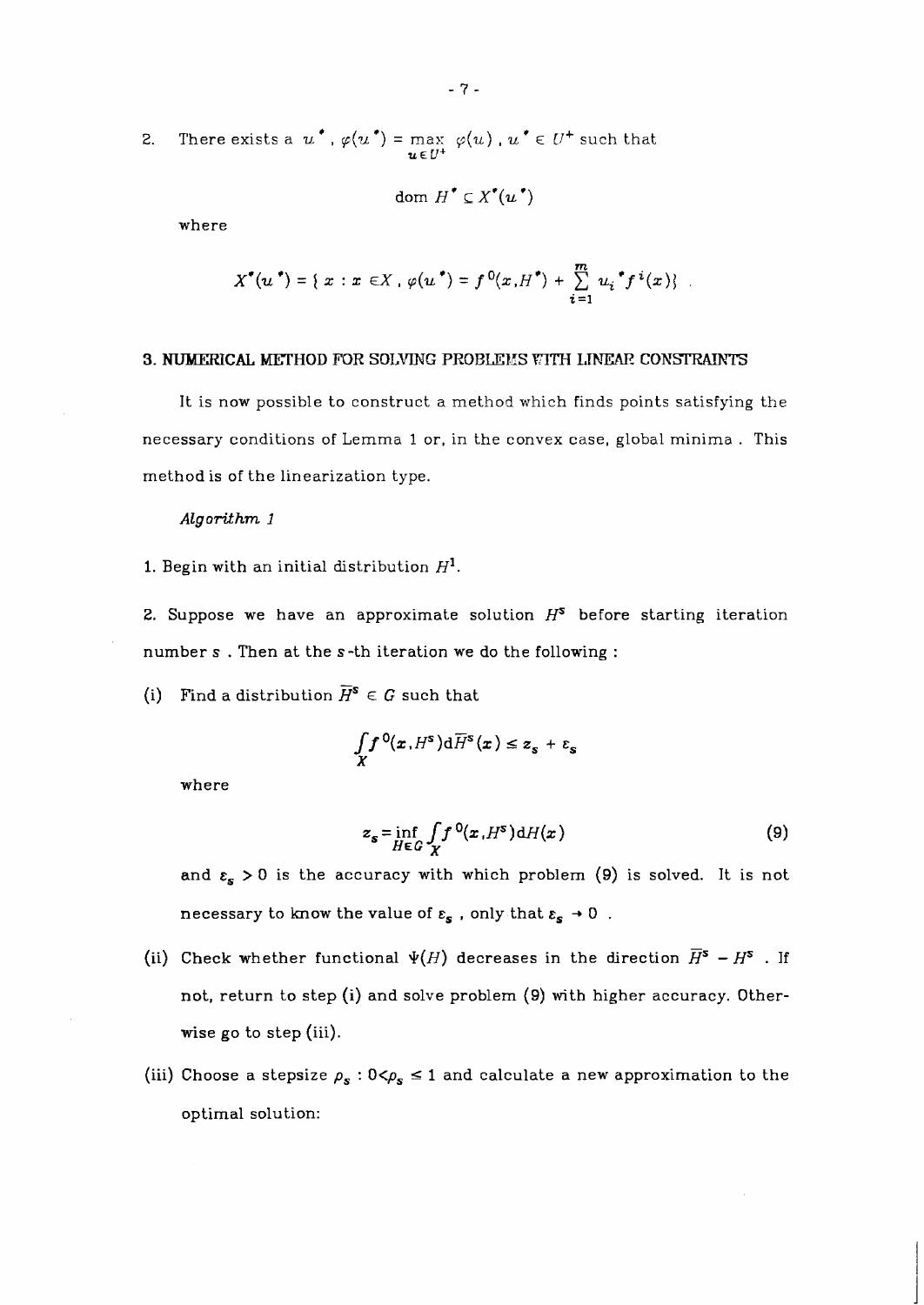$$
H^{s+1} = (1 - \rho_s)H^s + \rho_s \overline{H}^s \tag{10}
$$

Then go to step (i).

*Remark.* The stepsize can be chosen according to a number of different rules:

(a) 
$$
\overline{\rho}_{s} \to 0
$$
,  $\sum_{s=0}^{\infty} \overline{\rho}_{s} = \infty$   

$$
\rho_{s} = \begin{cases} 0, & \text{if } \Psi(H^{s}) < \Psi(H^{s} + \overline{\rho}_{s}(\overline{H}^{s} - H^{s})) \\ \overline{\rho}_{s} & \text{otherwise} \end{cases}
$$
(11)

(b) 
$$
\rho_s = \arg \min_{\alpha \ge 0} \Psi(H^s + \alpha(\overline{H}^s - H^s))
$$
 (12)

(c) Take a sequence  $\alpha_s$ , where

$$
\alpha_s \to 0 \ , \ \sum_{s=0}^\infty \alpha_s = \infty
$$

and

$$
\rho_{s} = \min\{\arg\min_{\alpha \geq 0} \Psi(H^{s} + \alpha(\overline{H}^{s} - H^{s})), \alpha_{s} \}.
$$
 (13)

We now introduce topology on set  $G$ . We shall use weak (star) convergence topology, which by definition is the weakest topology in the space of all probability measures such that the map

$$
H \to \int g(x) \, \mathrm{d}H(x)
$$

is continuous wherever  $g(x)$  is bounded and continuous. Note that in this topology the set of all measures with compact support  $X$  is compact. In the discussions that follow we shall use this topology when speaking about the continuity of certain functionals with respect to probabilistic measures.

Let  $v(H^1, H^2)$  denote some distance between distributions  $H^1$  and  $H^2$ which will induce weak (star) topology on the set of all distributions - for example, the Levy-Prokhorov distance would do.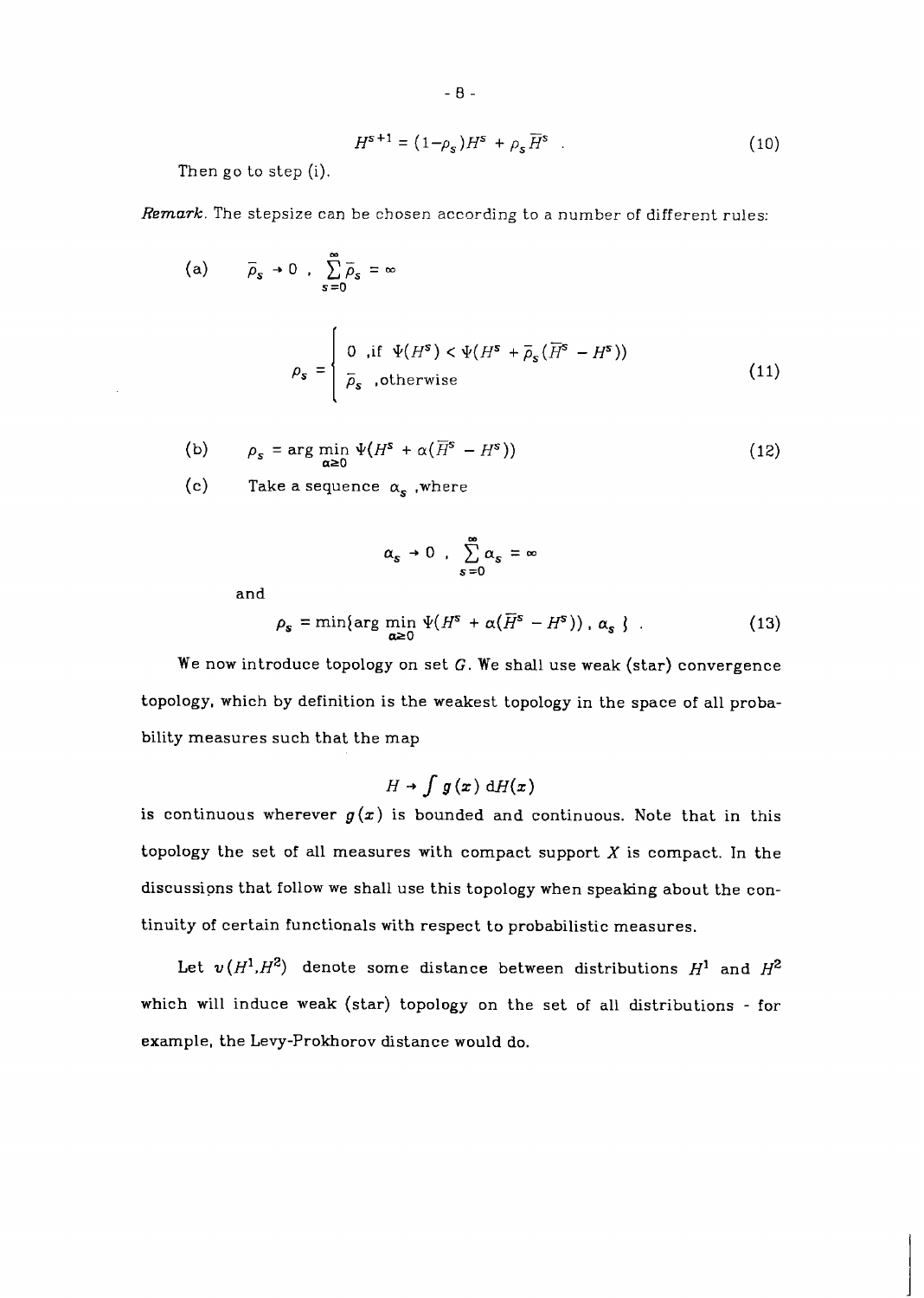We shall now prove the convergence of the algorithm given above.

## **Theorem 3**

Suppose that the following statements are true :

- 1.  $X \subset \mathbb{R}^n$  is compact set.
- **2.** Functional  $\Psi(H)$  satisfies (8) where

$$
\frac{\tau(\alpha, H^*, H)}{\alpha} \to 0
$$

uniformly over  $H^{\bullet} \in G$ ,  $H \in G$ .

3. Function  $f^{0}(x,H)$  is continuous with respect to  $x \in X$  and satisfies the Lipschitz condition with respect to  $H \in G$ :

$$
|f^{0}(x,H_{1}) - f^{0}(x,H_{2})| \le L \nu(H_{1},H_{2})
$$

for  $H_1 \in G$ ,  $H_2 \in G$ ,  $x \in X$ . Functions  $f^i(x)$ ,  $i = \overline{1,m}$  are continuous with respect to  $x \in X$ .

- 4.  $\varepsilon_s \rightarrow 0$ .
- **5.** Stepsize  $\rho_s$  is chosen according to one of  $(11)-(13)$ .

Then

$$
\lim_{s\to\infty}\inf_{H\in G}\int\limits_Xf^0(x,H^s)\mathrm{d}(H(x)-H^s(x))=0
$$

and for all limit distributions  $H^*$  of sequence  $H^s$ 

$$
\inf_{H\in G}\int\limits_X f^0(x,H^s)\mathrm{d}(H(x)-H^s(x))=0.
$$

## **Proof**

1. Note that under assumption 2 of the theorem set  $G$  is compact in weak (star) topology and therefore function  $f^{0}(x,H)$  is bounded on  $X \times G$ . This together with  $(8)$  implies the continuity of functional  $\Psi(H)$  on G. Therefore  $\Psi(H)$  has a minimum on G.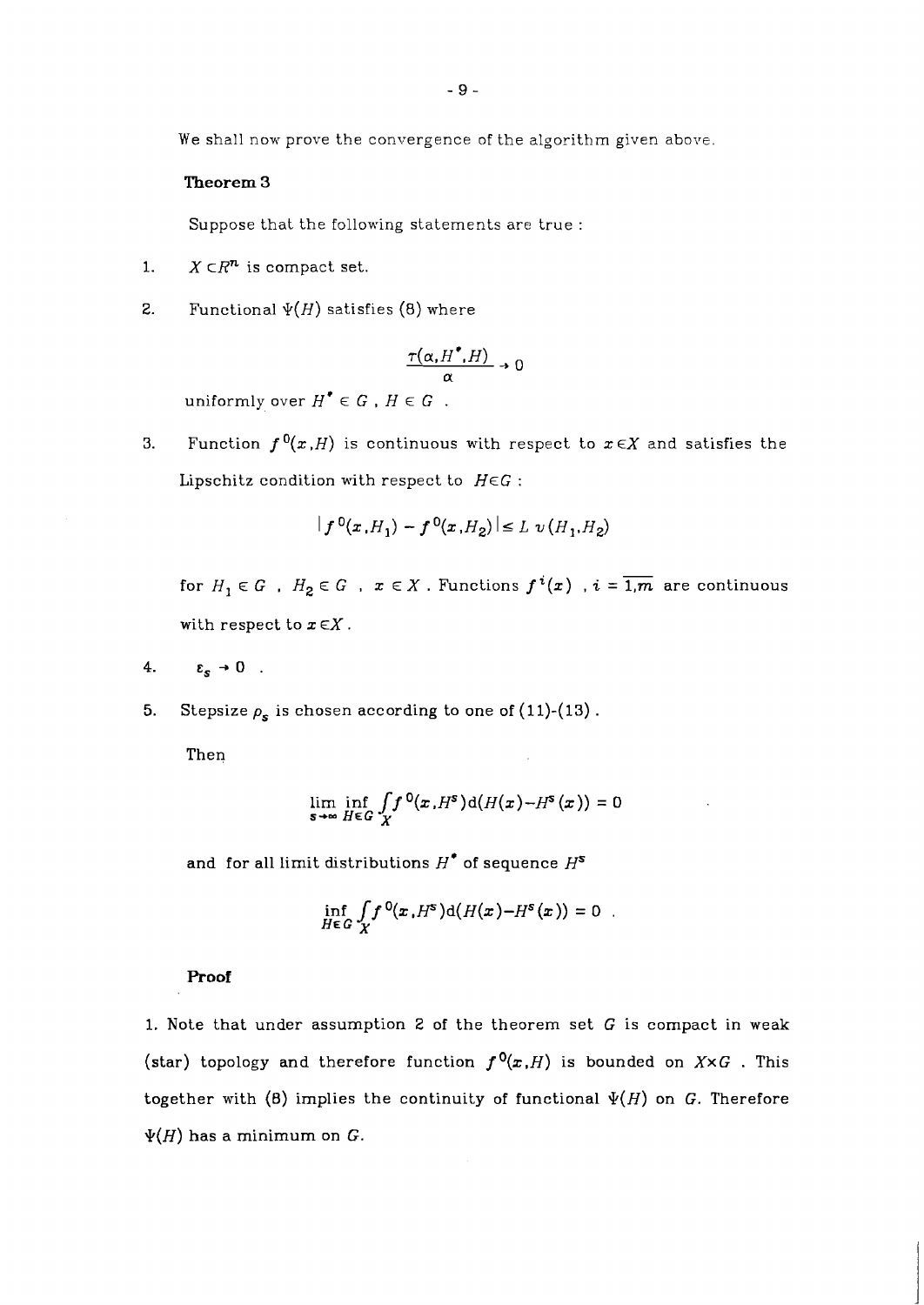2. The argument given in the proof of Lemma 1 leads to the following inequality:

$$
\Psi(H^{s+1}) \le \min{\Psi(H^s) - \rho_s(\gamma_s - \varepsilon_s) + \tau(\rho_s, H^*, H), \ \Psi(H^s)} \le \min{\Psi(H^s) - \rho_s(\gamma_s - \varepsilon_s - \tau_1(\rho_s)), \ \Psi(H^s)}
$$
\n(14)

where  $\tau_{1}(\rho_{s})\rightarrow0$  as  $\rho_{s}\rightarrow0$  ;  $\varepsilon_{s}\rightarrow0$  due to assumption 1 of the theorem and

$$
\gamma_s = \inf_{H \in G} \int_X f^0(x, H^s) d(H(x) - H^s(x)) .
$$

The remaining part of the proof depends on the way in which the stepsize  $\rho_s$  is chosen.

2(a) Suppose that  $\rho_s$  is chosen according to (12). Define

$$
\sigma(\beta) = \sup_{\rho \leq 1} {\rho : o(\rho) \leq \beta \rho} .
$$

From assumption 1 of the theorem we know that  $\sigma(\beta) > 0$  if  $\beta > 0$ . Taking  $\beta = \frac{\gamma_s - \varepsilon_s}{2}$  if  $\gamma_s > \varepsilon_s$  and  $\rho_s = \sigma(\beta)$  we now get from (14):

$$
\Psi(H^{s+1}) \leq \begin{cases} \Psi(H^{s}) & \text{if } \gamma_{s} < \varepsilon_{s} \\ \Psi(H^{s}) - \sigma(\frac{\gamma_{s} - \varepsilon_{s}}{2}) \frac{\gamma_{s} - \varepsilon_{s}}{2} & \text{otherwise} \end{cases}
$$
(15)

Inequality (15) immediately gives max  $\{\gamma_s - \varepsilon_s, 0\} \rightarrow 0$ , which implies that  $\gamma_{s}\rightarrow 0$  because  $\varepsilon_{s}\rightarrow 0$ 

2(b) Now let  $\rho_s$  be chosen according to (11). Suppose that there exists an  $\bar{s}$  such that for  $s > \bar{s}$ 

$$
\gamma_{s} > \varepsilon_{s} + \alpha + \tau_{1}(\rho_{s})
$$

where  $\alpha > 0$ . Now from (14) we get :

$$
\Psi(H^{s+1}) \le \min{\Psi(H^s) - \alpha \rho_s \cdot \Psi(H^s)} = \Psi(H^s) - \rho_s \quad . \tag{16}
$$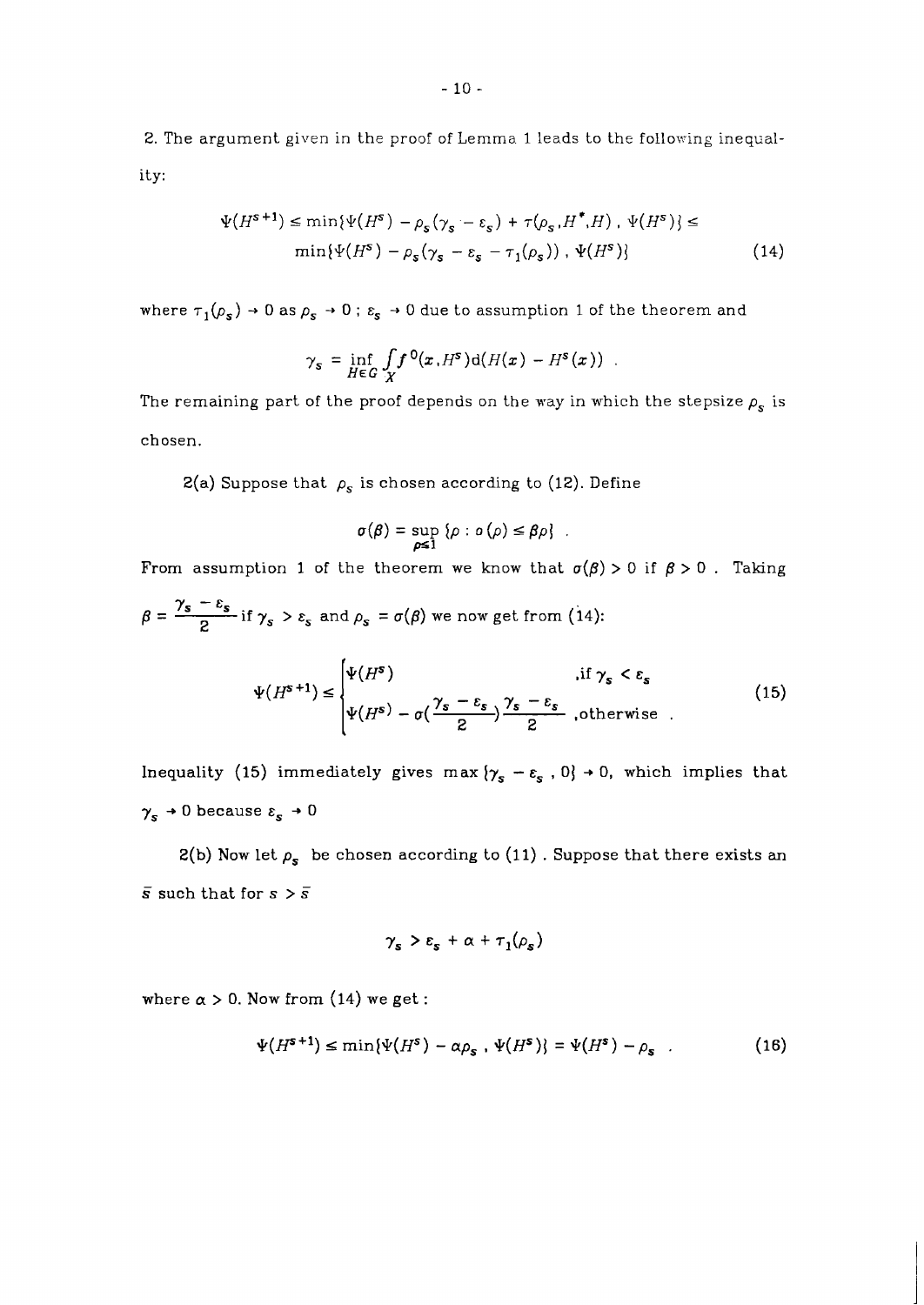Summing (16) from  $s > \bar{s}$  to  $k$  we obtain:

$$
\Psi\big(H^k\big)\leq \Psi\big(H^s\big)-\alpha\sum_{i=s}^{k-1}\rho_i
$$

**w**hich contradicts  $\psi(H) > -\infty$  because  $\sum_{i=1}^{\infty} \rho_i = \infty$ . Therefore there is a subse*i =I* 

quence  $n_k$  such that

$$
\max\{0\,,\,\gamma_{n_k}-\varepsilon_{n_k}-\tau_1(\rho_{n_k})\}\to 0\ .
$$

Now suppose that there is a subsequence  $m_k$  such that

$$
\gamma_{m_k}-\varepsilon_{m_k}-\tau_1(\rho_{m_k})>2\alpha.
$$

We may assume without loss of generality that

$$
m_k < n_k < m_{k+1} < n_{k+1} \quad \cdots
$$

Let us take a sequence  $l_k$  such that

$$
m_k \leq l_k < n_k \quad ,
$$
  

$$
\gamma_i - \varepsilon_i - \tau_1(\rho_i) \geq \alpha \quad \text{for} \ \ m_k \leq i \leq l_k \quad ,
$$

$$
\gamma_{l_k+1} - \varepsilon_{l_k+1} - \tau_1(\rho_{l_k+1}) < \alpha \quad .
$$

We shall now estimate the value of functional  $\Psi(H)$  on elements of sequence  $H^{l_k}$  . From (14) we can show that

$$
\Psi(H^{l_k}) \leq \sum_{i=1}^{k} (\Psi(H^{l_i}) - \Psi(H^{m_i})) + \Psi(H^{m_i}) \leq
$$
  

$$
- \alpha \sum_{i=1}^{k} \sum_{j=m_i}^{l_i-1} \rho_j + \Psi(H^{m_i})
$$
 (17)

To proceed with this estimate further it is necessary to estimate  $\sum_{j=m_i}^{l_i-1} \rho_j$  ,

which can be done as follows :

$$
\alpha < (\gamma_{m_k} - \varepsilon_{m_k} - \tau_1(\rho_{m_k})) - (\gamma_{l_k+1} - \varepsilon_{l_k+1} - \tau_1(\rho_{l_k+1})) = \gamma_{m_k} - \gamma_{l_k} + \gamma_{l_k} - \gamma_{l_k+1} + \varepsilon^1_k \le \sum_{i=m_k}^{l_k-1} |\gamma_{i+1} - \gamma_i| + |\gamma_{l_k} - \gamma_{l_k+1}| + \varepsilon^1_k \le
$$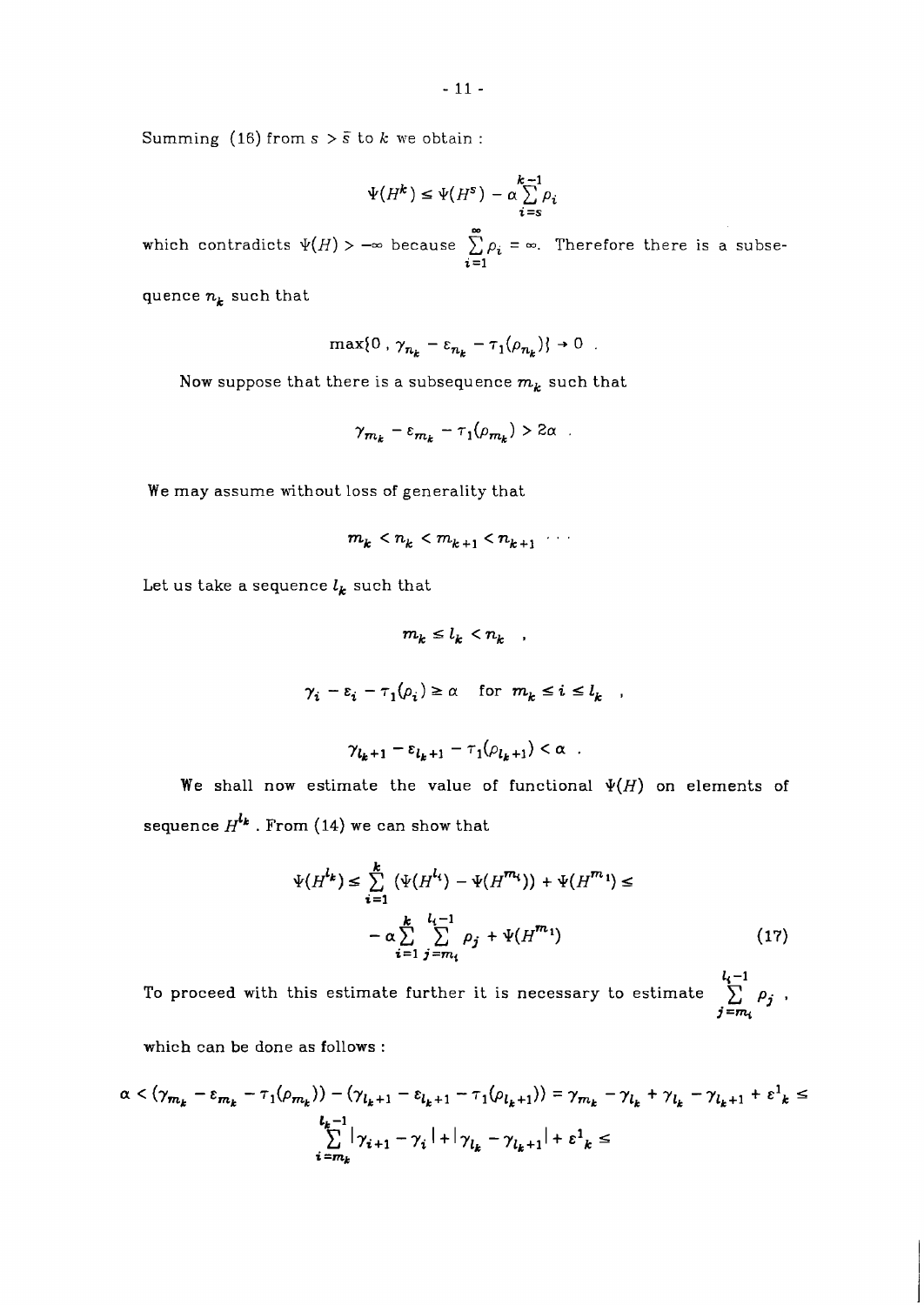$$
\sum_{i=m_k}^{l_k-1} \sup_{H \in G} \left| \int_X f^0(x, H^{i+1}) d(H(x) - H^{i+1}(x)) - \int_X f^0(x, H^i) d(H(x) - H^i(x)) \right| + \gamma_{l_k} - \gamma_{l_k+1} + \varepsilon^1_k
$$
\n(18)

where  $\varepsilon^1{}_{k} \rightarrow 0$  as  $k \rightarrow \infty$ .

Now let us estimate the term being summed. From the definition of the algorithm we have

$$
\nu(H^{i+1}, H^i) \le C\rho_i \tag{19}
$$

where C is some positive constant. Assumption *2* of the theorem together with (19) yields the following estimate :

$$
|f^{0}(x, H^{i+1}) - f^{0}(x, H^{i})| \le L \nu(H^{i}, H^{i+1}) \le C_1 \rho_s
$$

leading to

$$
\sup_{H \in G} \left| \int_{X} f^{0}(x, H^{i+1}) d(H(x) - H^{i+1}(x)) - \int_{X} f^{0}(x, H^{i}) d(H(x) - H^{i}(x)) \right| \le
$$
  
\n
$$
\sup_{H \in G} \left| \int_{X} (f^{0}(x, H^{i+1}) - f^{0}(x, H^{i})) d(H(x) - H^{i+1}(x)) \right| +
$$
  
\n
$$
\left| \int_{X} f^{0}(x, H^{i}) d(H^{i}(x) - H^{i+1}(x)) \right| \le K_{1} \rho_{i}.
$$
\n(20)

Here we also used the fact that the function  $f^{0}(x,H)$  is bounded on set  $X \times G$ .

Combining *(18)* and *(20)* we get :

$$
\alpha < K_1 \sum_{i=m_k}^{l_k-1} \rho_i + K_1 \rho_{l_k} + \varepsilon^1_k = K_1 \sum_{i=m_k}^{l_k-1} \rho_i + \varepsilon^2_k
$$

which implies

$$
\sum_{i=m_k}^{l_k-1} \rho_i > \frac{\alpha - \varepsilon^2_k}{K_1} \tag{21}
$$

Substituting *(21)* into *(17)* yields

$$
\Psi(H^{l_k}) \leq \Psi(H^{m_1}) - k \frac{\alpha - \varepsilon^2_k}{K_1}
$$

which contradicts

$$
\inf_{H\;\in\; G} \Psi(H) > -\infty
$$

since  $\varepsilon_{~k}^{2}\rightarrow0$  . This again gives  $\gamma_{s}\rightarrow0.$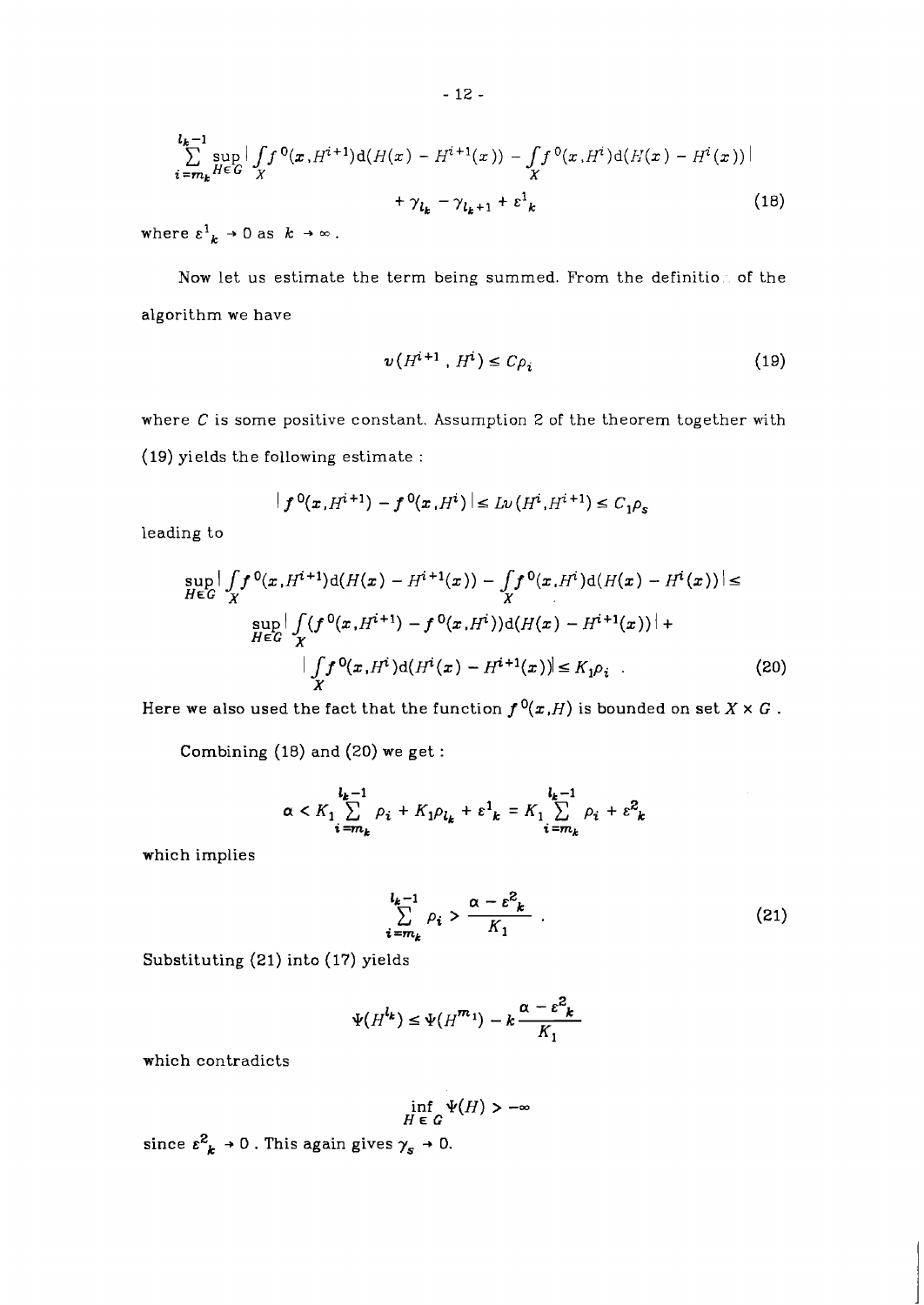$2(c)$  Proof for the case when the stepsize is chosen according to  $(13)$  is similar to  $2(a)$  and  $2(b)$ .

This completes the proof.

*Remark.* Assumption 2 of the theorem can be easily stated without introducing the notions of weak (star) topology and Levy-Prokhorov distance. One possible way is to assume the following:

$$
|f^{0}(x,H_{1})-f^{0}(x,H_{2})| \leq | \int \limits_{X} \lambda(x,H_{1},H_{2}) d(H_{1}(x)-H_{2}(x))|
$$

where  $|\lambda(x, H_1, H_2)| < K < \infty$  for some positive K and  $H_1 \in G$ ,  $H_2 \in G$ ,  $x \in X$ and  $|f^{0}(x,H)| < C < \infty$  for some positive C and  $H \in G$ ,  $x \in X$ .

In order to obtain a practical method from the general framework described in this section, we have to specify ways of performing step  $2(i)$ . This is the purpose of the next section.

# **4. SOLVING THE** LWEAR **SUBPROBUCM USING CUTTINGPLANE TECHNIQUES**

We shall now consider a method for solving linear subproblem (9) which reduces step 2(i) of algorithm 1 to the solution of one finite-dimensional linear programming problem. This method uses some of the same ideas as generalized linear programming **[a],** cutting-plane algorithms **[9],** and has much in common with the method proposed in **[?I** for solution of linear problem (1)-(3). The method is based on the duality relations for problem  $(1)-(3)$ , which were studied in **[?I.** 

Let us assume that the assumptions of-Theorems 1 and 3 are fulfilled. Then, according to Theorem 1,

$$
\min_{H\in G}\int\limits_X f^0(x,H^s)\mathrm{d}H(x)=\max_{u\in U^+}\varphi^s(u)
$$

where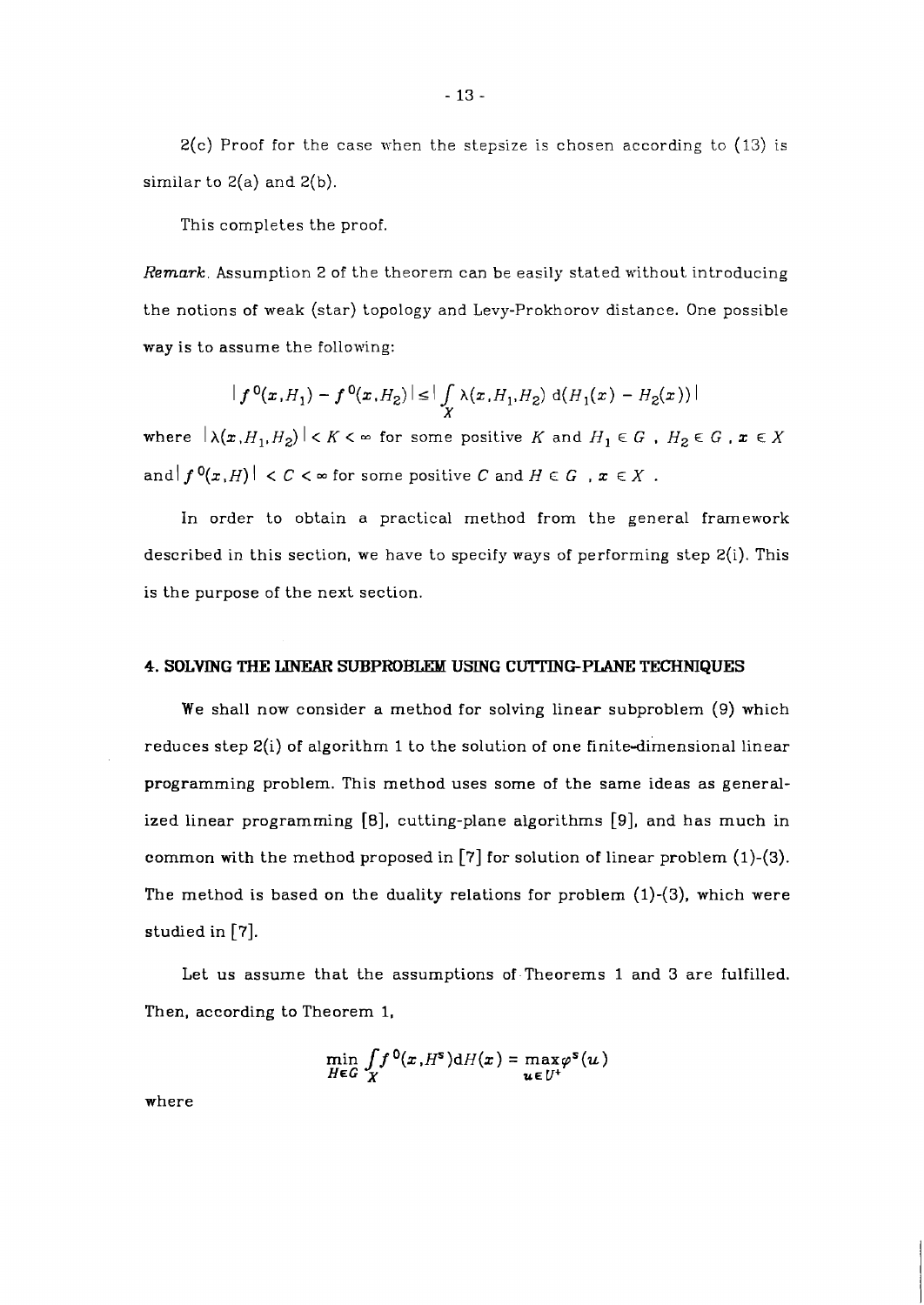$$
\varphi^s(u) = \min_{x \in X} \left( f^0(x, H^s) + \sum_{i=1}^m u_i f^i(x) \right) .
$$

Suppose that distribution  $H^s$  is fixed. Then it is possible to solve the problem

$$
\max_{u \in U^+} \varphi^s(u) \tag{22}
$$

with the help of the following cutting-plane method.

# *Algorithm* **2**

1. First select  $m+1$  points  $x^1, x^2, \ldots, x^{m+1}$  and set  $\nu = m+1$ . These points are used to approximate function  $\varphi^{s}(u)$  by the function

$$
\varphi^{s}(u,0) = \min_{1 \leq j \leq v} (f^{0}(x^{j},H^{s}) + \sum_{i=1}^{m} u_{i} f^{i}(x^{j}))
$$

The initial approximation  $u^0$  to the solution of problem (22) maximizes the function  $\varphi^{s}(u,0)$  :

$$
u^0 = \arg\max_{u \in U^+} \varphi^s(u,0)
$$

so that we have to solve a linear programming problem.

2. Suppose that before beginning iteration number  $k$  we have  $\nu$  points  $x^1, x^2, \ldots, x^{\nu}$  and the current estimate of the minimum  $u^{k-1}$ . Then iteration number  $k$  involves the following stages:

- (i) Take  $\nu = \nu + 1$
- *(ii)* Find

$$
x^{\nu} = \arg\min_{x \in X} (f^{0}(x, H^{s}) + \sum_{i=1}^{m} u_{i}^{k-1} f^{i}(x))
$$
 (23)

(iii) Calculate the next approximation to the optimal solution  $u^{k+1}$ :

$$
u^k = \arg\max_{u \in U^+} \varphi^s(u,k) \tag{24}
$$

where  $\varphi^s(u,k)$  is the current approximation of function  $\varphi^s(u)$ :

$$
\varphi^s(u,k)=\min_{1\leq j\leq v}\left(f^0(x^j,H^s)+\sum_{i=1}^m u_i f^i(x^j)\right).
$$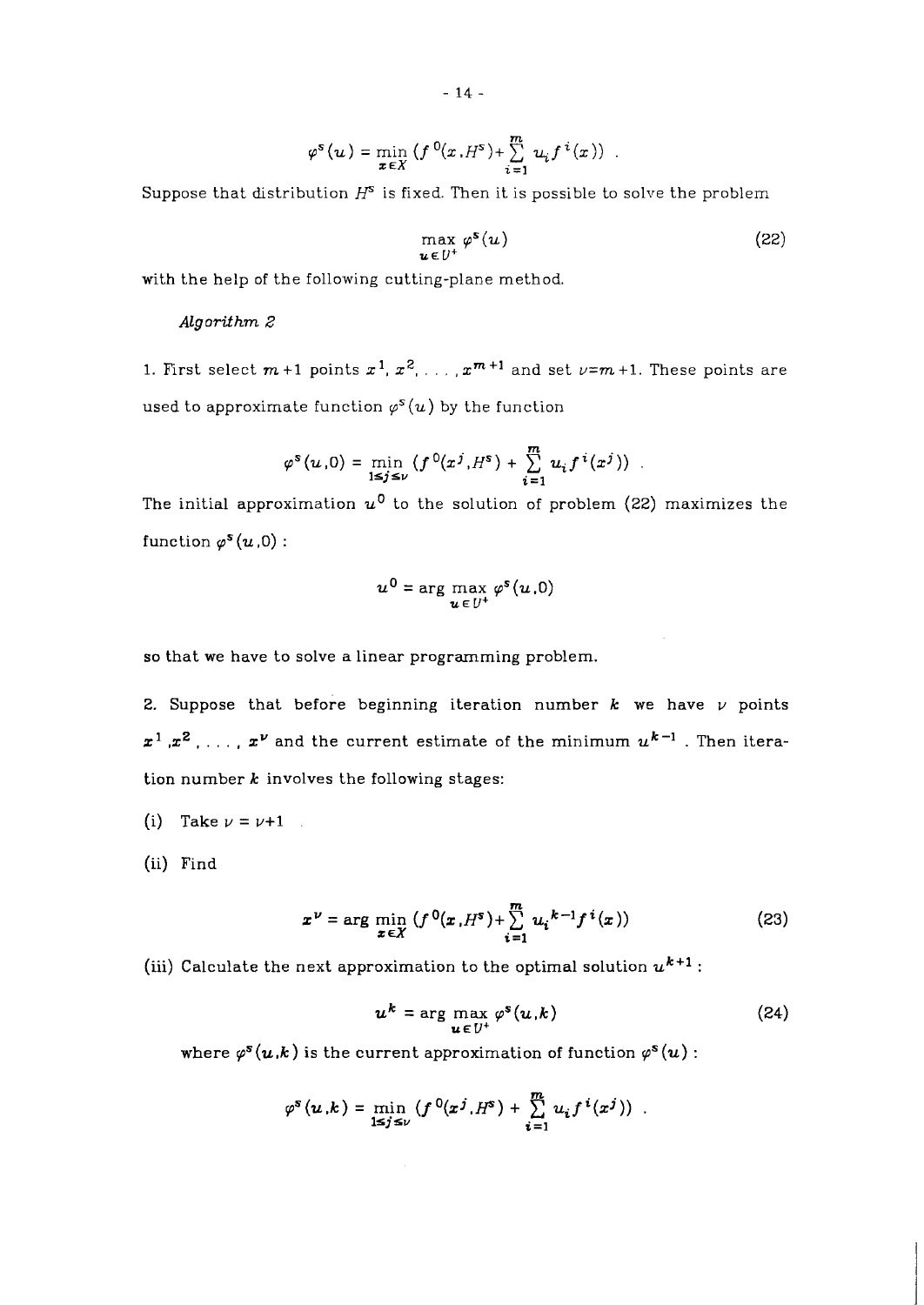It should be realized that this is only a general framework for solution - much has already been done to avoid increasing the number of points  $x^i$  stored and to implement approximate solutions of problem (23) (for details see **[7],** [lo]). The advantage of this method is that it becomes possible to obtain approximate solutions of the initial problem (9) during the solution of problem **(22).**  These approximations are discrete distributions containing no more than  $m+1$ points with positive probabilities:

$$
(x^1,\bar{p}_1)
$$
,  $(x^2,\bar{p}_2)$ , ...,  $(x^{m+1},\bar{p}_{m+1})$ 

where the  $\bar{p}_i$  are nonzero solutions of the following linear programming problem :

$$
\min_{p} \sum_{i=1}^{V} p_i f^{0}(x^i, H^s),
$$
  

$$
\sum_{i=1}^{V} p_i f^{j}(x^i) \le 0, \quad j = \overline{1, m}
$$
  

$$
\sum_{i=1}^{V} p_i = 1, \quad p_i \ge 0, \quad i = \overline{1, t}
$$

and the  $x^i$  are the corresponding points. Note that the above problem is actually dual to the linear program equivalent to **(24),** and therefore both problems can be solved simultaneously.

What we actually need while implementing algorithm 1 is not a precise solution of problem **(9)** at each step, but rather to track its changing extremum value. The approximate solutions of **(9)** may be very rough for the first few iterations, gradually increasing in accuracy. It appears that algorithm **2** can be used to follow the extremum value by tracking the changing optimal solution of dual problem **(22).** It is only necessary to make one iteration of algorithm 2 for each iteration of algorithm 1.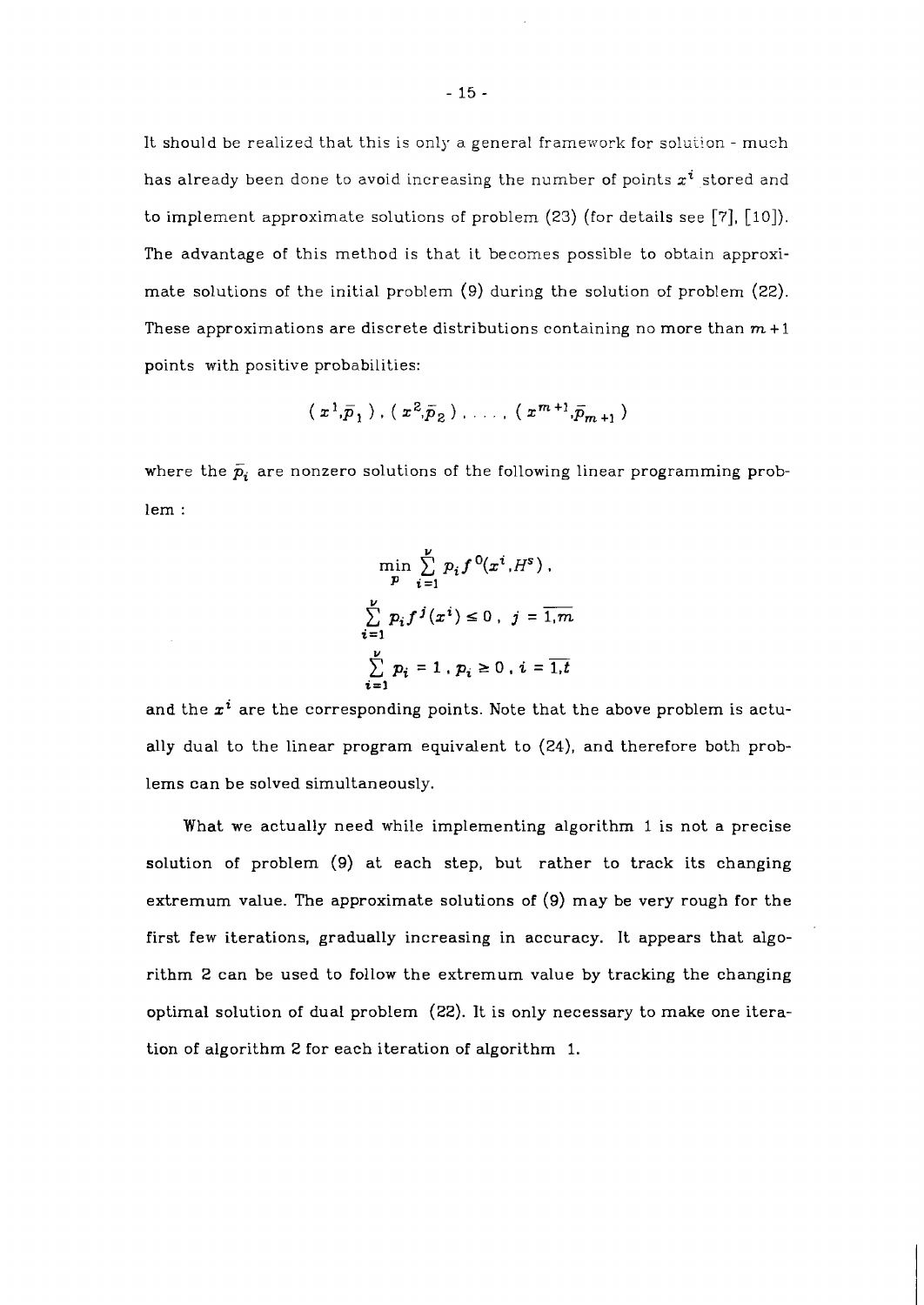In what follows we shall simplify the notation, writing

$$
f^{0}(x,H^{s})=f_{s}^{0}(x) .
$$

We now want an algorithm which allows us to follow the optimal solution of problem *(22)* as the current distribution *HS* changes.

## *Algorithm* **2a**

1. First select  $m+1$  points  $x^1, x^2, \ldots, x^{m+1}$  and set  $\nu=m+1$ . The initial approximation  $u^0$  to the solution of problem (22) maximizes the function  $\varphi^0(u,0)$  :

$$
u^{0} = \arg \max_{u \in U^{+}} \varphi^{0}(u, 0)
$$

$$
\varphi^{0}(u, 0) = \min_{1 \leq j \leq v} (f_{0}^{0}(x^{j}) + \sum_{i=1}^{m} u_{i} f^{i}(x^{j}))
$$

2. Suppose that before beginning iteration number s we have *v* points  $x^1, x^2, \ldots, x^{\nu}$  and the current estimate of the minimum  $u^{s-1}$ . Then iteration number s involves the following stages:

*(i)* Take  $\nu = \nu + 1$ 

*(ii)* Find

$$
x^{\nu} = \arg\min_{x \in X} \left(f_s^0(x) + \sum_{i=1}^m u_i^{s-1} f^i(x)\right)
$$

*(iii)* Calculate the next approximation to the optimal solution *us+'* :

$$
u^{s} = \arg \max_{u \in U^{+}} \varphi^{s}(u, s)
$$

$$
\varphi^{s}(u, s) = \min_{1 \leq j \leq v} (f_{s}^{0}(x^{j}) + \sum_{i=1}^{m} u_{i} f^{i}(x^{j}))
$$

The following theorem proves the convergence of this method.

# **Theorem 4**

Assume that:

**1.** Set X is compact and functions  $f^{i}(x)$ ,  $i = \overline{1,m}$  are continuous.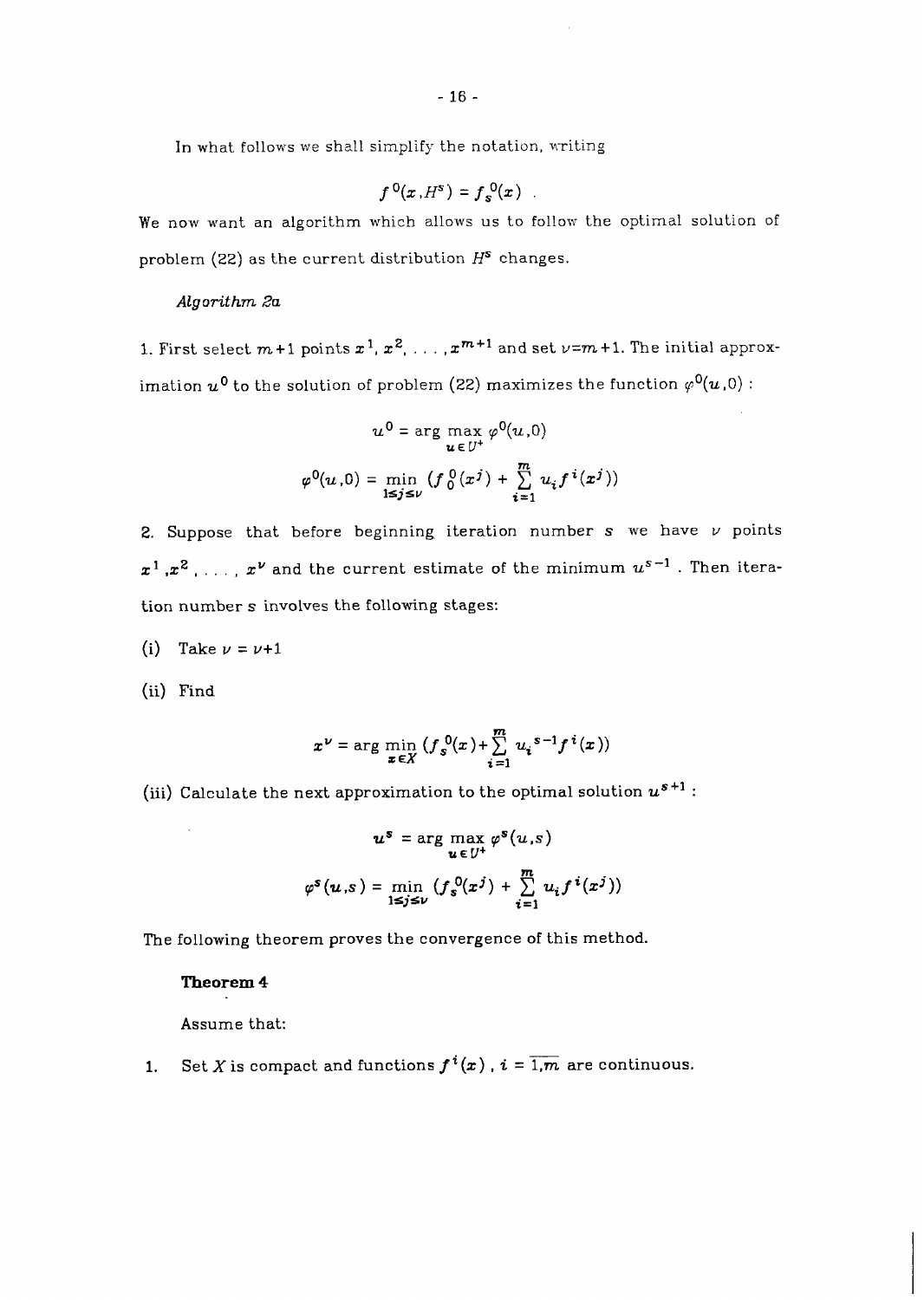**2.** Functions  $f_s^0(x)$  are continuous for  $x \in X$  uniformly on  $s$  and

$$
\max_{\pmb{x}\in X} \left| f_{\pmb{s}+1}^{0}(\pmb{x}) - f_{\pmb{s}}^{0}(\pmb{x}) \right| \rightarrow 0
$$

ass  $\rightarrow \infty$ .

**3.** There exists a  $\gamma > 0$  such that for any  $u \in U^+$ ,  $||u|| = 1$  there exists an  $i \in \{1, ..., m+1\}$  for which

$$
\sum_{j=1}^m u_j f^j(x^i) < -\gamma
$$

Then

$$
\max_{u \in U^+} \varphi^s(u) - \varphi^s(u^s) \to 0.
$$

**Proof** 

1. We shall first prove that sequence  $u^s$  is bounded. Take any point  $\overline{u} \in U^+$  and estimate the value of  $\varphi^s(u,s)$  at this point. Select  $i \leq m+1$  such that

$$
\sum_{j=1}^m \overline{u}_j f^j(x^i) < -\gamma \, ||\, \overline{u} \, || \, .
$$

which from assumption **3** of the theorem will always be possible. Then

$$
\varphi^{s}(\overline{u}, s) \leq f_{s}^{0}(x^{i}) - \gamma ||\overline{u}|| \qquad (25)
$$

The uniform continuity of functions  $f_s^0(x)$  implies the existence of a constant  $C$  such that  $|f_s^0(x)| \leq C$ . Combining this with (25) yields

$$
\varphi^s(\overline{u},s) \leq C - \gamma ||\overline{u}||
$$

and

$$
\varphi^s(0,s) \geq -C
$$

These two inequalities lead to

$$
\varphi^s(0,s)-\varphi^s(\bar{u},s)\geq \gamma\left|\left|\right.\bar{u}\right|\left|\right|-2C
$$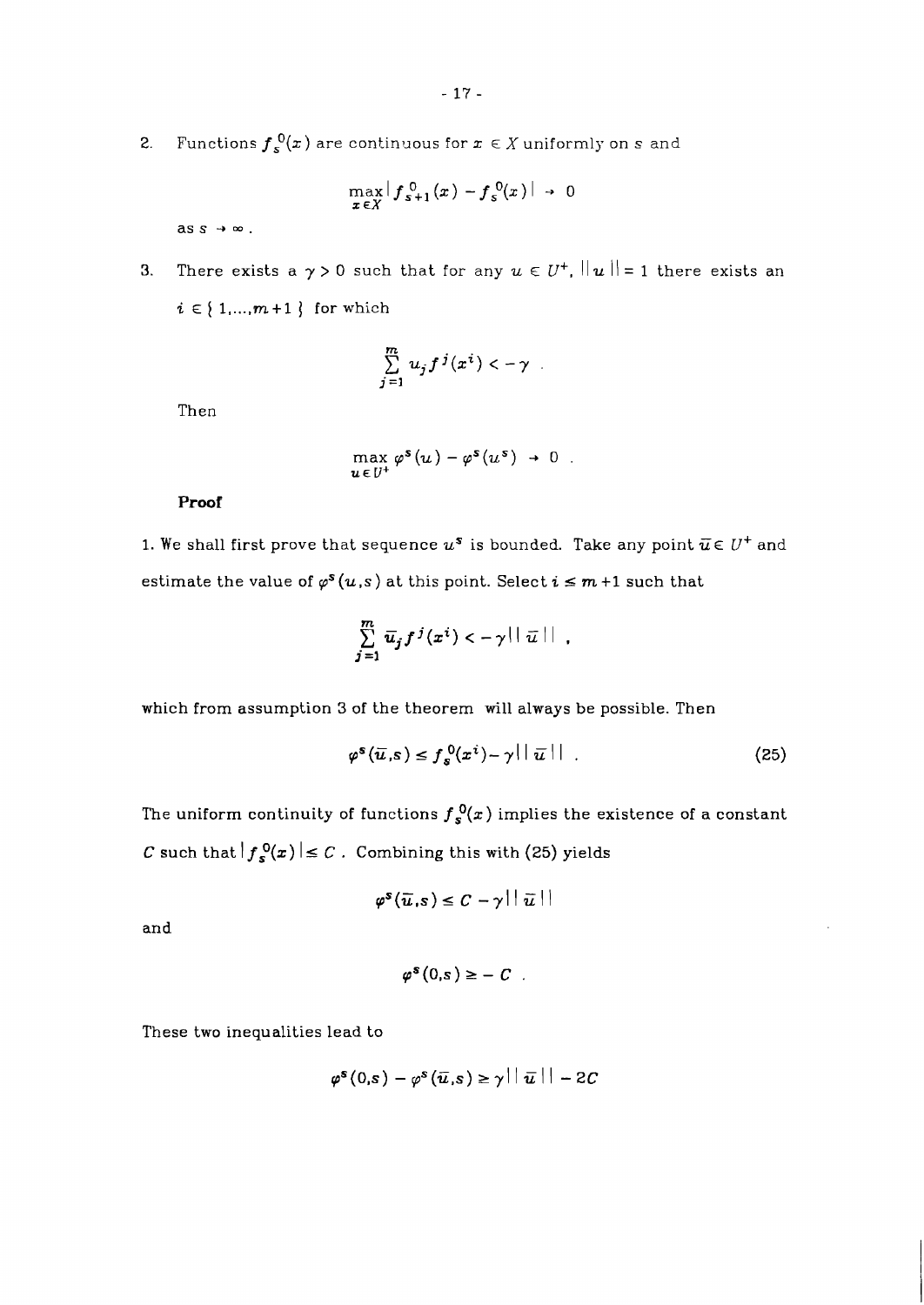which implies that the norm of any point  $u^*$  which maximizes  $\varphi^s(u,s)$  is bounded, i.e.,

$$
||u^*|| \leq \frac{2C}{\gamma}
$$

where constants C and  $\gamma$  do not depend on *s* . This proves that sequence  $u^s$  is bounded, because  $u^s$  maximizes  $\varphi^s(u,s)$ .

2. Now suppose, arguing by contradiction, that the theorem is not true and that there exists an  $\alpha > 0$  and a sequence  $s_k$  such that

$$
\max_{u\in U^+}\varphi^{\mathbf{S_k}}(u)-\varphi^{\mathbf{S_k}}(u^{\mathbf{S_k}})>\alpha.
$$

From the boundedness of sequence  $u^s$  and assumptions 1 and 2 we may assume without loss of generality that

$$
u^{s_k} \rightarrow u^*, \quad ||u^{s_k} - u^{s_{k+1}}|| \rightarrow 0
$$
  

$$
\varphi^{s_k}(u^*) \rightarrow \varphi^*, x^{\nu_k} \rightarrow x^*, \quad f^0_{s_k}(x^*) \rightarrow f^*
$$

where  $\nu_k = s_k + 1 + m + 1$ .

We shall now estimate the difference

$$
\max_{u \in U^+} \varphi^{s_{k+1}}(u) - \varphi^{s_{k+1}}(u^{s_{k+1}}) \ .
$$

We have

$$
\varphi^{s_{k+1}}(u^{s_{k+1}}) \ge \varphi^{s_{k+1}}(u^{s_k}) - K \mid |u^{s_k} - u^{s_{k+1}}| \mid
$$
\n(26)

for some  $K > 0$  from assumption 1. We also know that  $\varphi^{S_k}(u^*) \to \varphi^*$ , which together with assumptions 1 and 2 implies that

$$
\varphi^{s_{k+1}}(u^{s_k}) \to \varphi^{\bullet} \text{ and } \varphi^{s_k}(u^{s_k}) \to \varphi^{\bullet} \ .
$$

Hence

$$
\varphi^{s_{k+1}}(u^{s_k}) \ge \varphi^{s_k}(u^{s_k}) - \varepsilon_1(k) \tag{27}
$$

where  $\varepsilon_1(k)\to 0$  as  $k\to\infty.$  We have assumed that

$$
\max_{x\in X} \left| f_{s+1}^0(x) - f_s^0(x) \right| \to 0
$$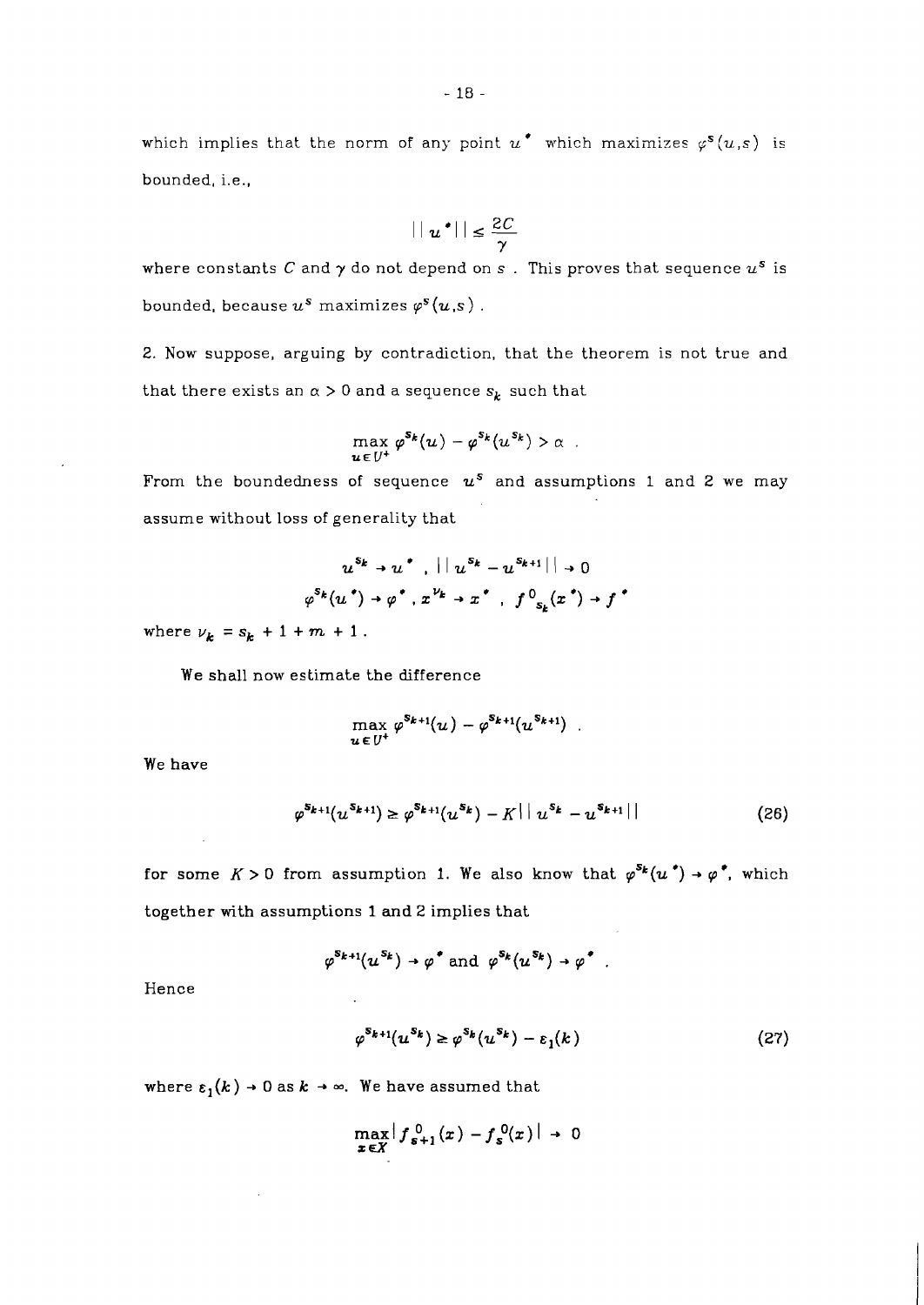as  $s \rightarrow \infty$  and this gives

 $\Delta \sim 1$ 

$$
\varphi^{s_k}(u^{s_k}) \ge \varphi^{s_k+1}(u^{s_k}) - \varepsilon_2(k) \tag{28}
$$

where  $\varepsilon_2(k) \to 0$  as  $k \to \infty$ . But from the algorithm we have

$$
\varphi^{s_k+1}(u^{s_k}) = f_{s_k+1}^0(x^{\nu_k}) + \sum_{i=1}^m u_i^{s_k} f^i(x^{\nu_k}) \ge
$$
  

$$
f_{s_k}^0(x^{\nu_k}) + \sum_{i=1}^m u_i^{s_k} f^i(x^{\nu_k}) - \varepsilon_3(k) \ge
$$
  

$$
f_{s_{k+1}}^0(x^{\nu_k}) + \sum_{i=1}^m u_i^{s_k} f^i(x^{\nu_k}) - \varepsilon_4(k)
$$
 (29)

where  $v_k = s_k + 1 + m + 1$ . From estimate (29), we obtain:

$$
f_{s_{k+1}}^{0}(x^{\nu_{k}}) + \sum_{i=1}^{m} u_{i}^{s_{k}} f^{i}(x^{\nu_{k}}) \ge \min_{1 \le j \le \nu_{k+1}-1} \left[ f_{s_{k+1}}^{0}(x^{j}) + \sum_{i=1}^{m} u_{i}^{s_{k}} f^{i}(x^{j}) \right] \ge
$$
  
\n
$$
\min_{1 \le j \le \nu_{k+1}-1} \left[ f_{s_{k+1}}^{0}(x^{j}) + \sum_{i=1}^{m} u_{i}^{s_{k+1}} f^{i}(x^{j}) \right] -
$$
  
\n
$$
||u^{s_{k}} - u^{s_{k+1}}|| \max_{x \in X, 1 \le i \le m} |f^{i}(x)| \ge
$$
  
\n
$$
\max_{u \in U^{+}} \min_{1 \le j \le \nu_{k+1}-1} \left[ f_{s_{k+1}}^{0}(x^{j}) + \sum_{i=1}^{m} u_{i} f^{i}(x^{j}) \right] -
$$
  
\n
$$
K_{1} || u^{s_{k}} - u^{s_{k+1}} || \ge \max_{u \in U^{+}} \varphi^{s_{k+1}}(u) - K_{1} || u^{s_{k}} - u^{s_{k+1}} ||
$$
 (30)

Combining *(26)-(30)* gives

$$
\max_{u \in U^+} \varphi^{s_{k+1}}(u) - \varphi^{s_{k+1}}(u^{s_{k+1}}) \le K \mid |u^{s_k} - u^{s_{k+1}}| +
$$
  

$$
\varepsilon_1(k) + \varepsilon_2(k) + \varepsilon_4(k) + K_1 \mid |u^{s_k} - u^{s_{k+1}}| \le \varepsilon_5(k)
$$

where  $\varepsilon_5(k) \to 0$  as  $k \to \infty$ .

This contradicts the initial assumption

$$
\max_{u \in U^+} \varphi^s(u) - \varphi^s(u^s) > \alpha > 0
$$

and thus completes the proof.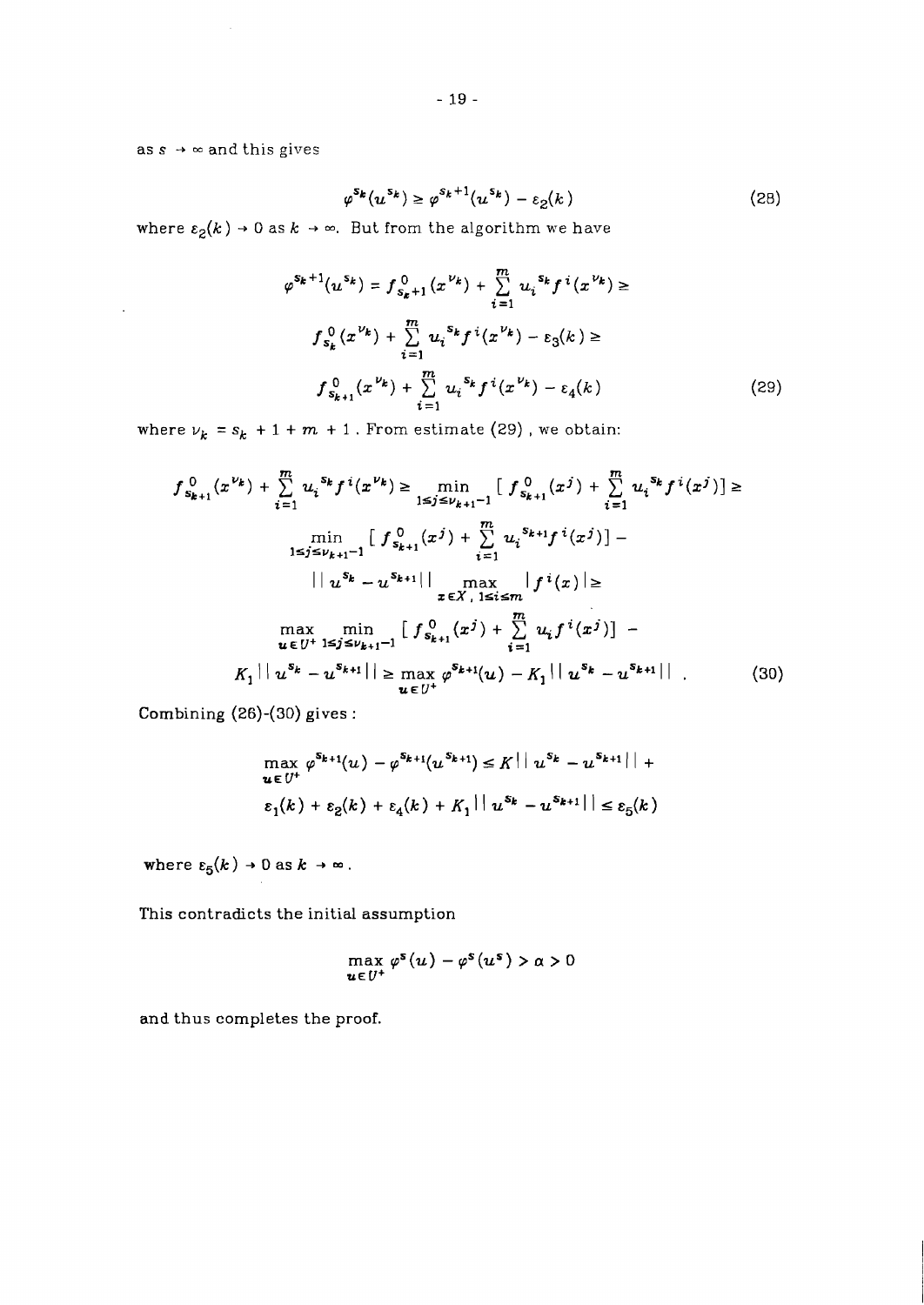## 5. CUTTING-PLANE VERSICN OF ALGORITH.11

We shall now give an algorithm based on the results obtained in Sections **3**  and 4. It is assumed that the conditions of Theorem 3 are met.

#### *Algorithm 1* **a**

1. We begin by choosing an initial distribution  $H^0$  which satisfies assumption 3 of Theorem  $4$ . Let  $x^1$ ,  $x^2$ ,  $\ldots$ ,  $x^{m+1}$  be the  $m+1$  points which form the initial distribution  $H^0$ . Consider the following linear programming problem:

$$
\max_{u \in U^+} u_{m+1} \tag{31}
$$

$$
\sum_{i=1}^{m} u_i f^{i}(x^j) - u_{m+1} \ge 0, j = \overline{1, m+1}
$$
 (32)

$$
\sum_{i=1}^{m} u_i = 1 \tag{33}
$$

Assumption **3** of Theorem **1** is satisfied if and only if problem **(31)-(33)** has a solution  $\bar{u}_1$ ,  $\bar{u}_2$ , ...,  $\bar{u}_{m+1}$  such that  $u_{m+1}$  < 0 . If this is the case, the solution is the same as that of the dual problem

$$
\min_{n} p_{m+2} \tag{34}
$$

$$
\sum_{j=1}^{m+1} p_j f^i(x^j) \le p_{m+2} \quad i = \overline{1,m} \tag{35}
$$

$$
\sum_{j=1}^{m+1} p_j = 1 , p_j \ge 0 , j = \overline{1, m+1} , \qquad (36)
$$

where the optimal value of  $p_{m+2}$  is less then 0. The distribution  $\overline{H}$ , where

$$
\overline{H} = \{ (x^1, \overline{p}_1), (x^2, \overline{p}_2), \ldots, (x^{m+1}, \overline{p}_{m+1}) \}
$$

and  $\bar{p}_i$  is the optimal solution of (34)-(36), has the property

$$
\int\limits_X f^i(x)d\overline{H}(x)<0
$$
\n(37)

and therefore condition 2 of Theorem **1** is satisfied. The converse is also true (see  $[7]$ ). Thus if condition 2 of Theorem 1 is fulfilled, it is possible to find  $m+1$ points  $x_1, \ldots, x_{m+1}$  such that problem (34)-(36) has a solution  $\bar{p}_1$ , . . . ,  $\bar{p}_{m+2}$  with  $\bar{p}_{m+2}$  < 0 . This guarantees that condition 3 of Theorem 4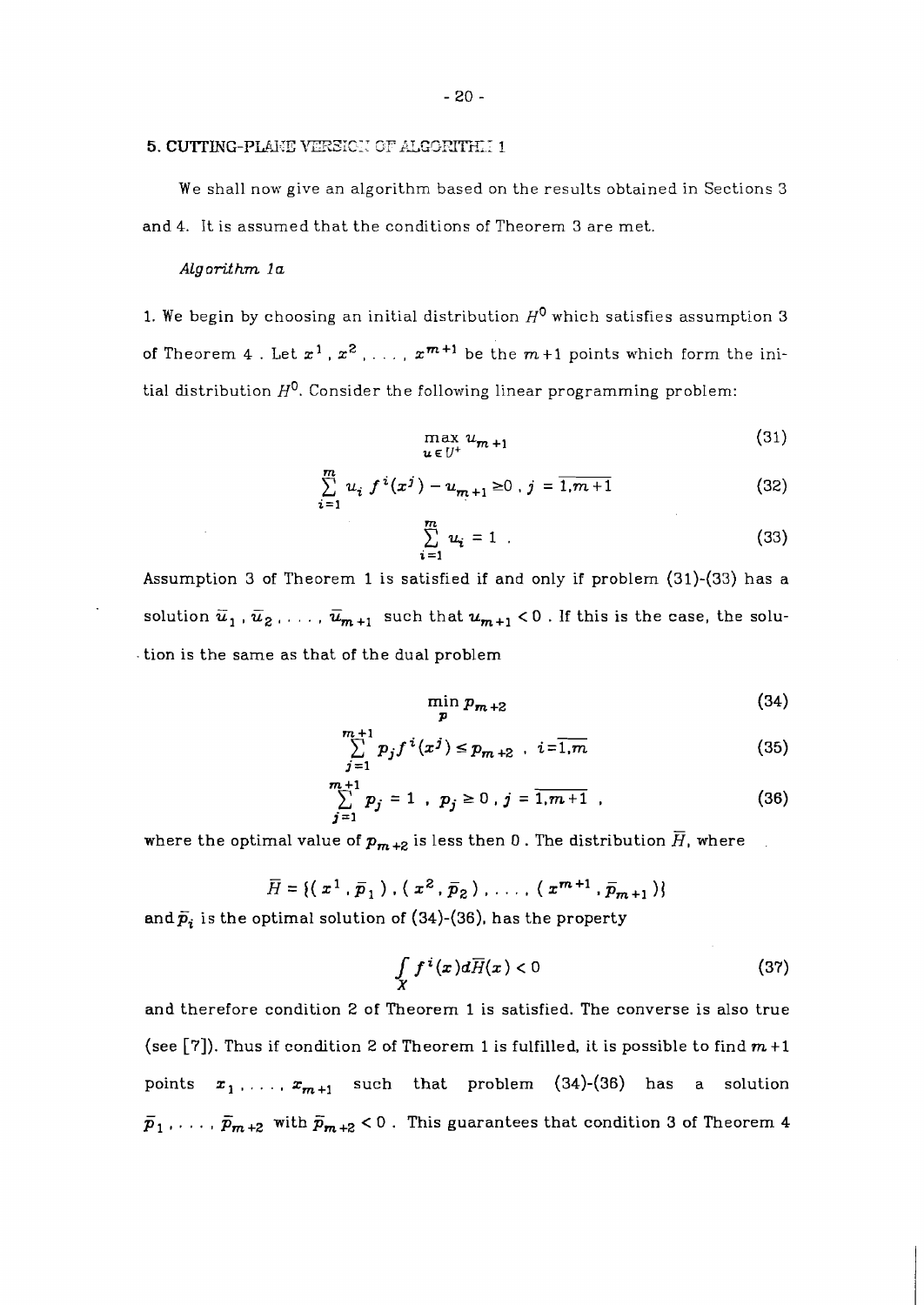is fulfilled. These points, together with the probabilities  $\bar{p}_i$ , now form the desired initial distribution  $H^0$ , which is a solution of the following problem :

$$
\min_{H} \mu \tag{38}
$$

$$
\int_{X} f^{j}(x) dH(x) \leq \mu, j = \overline{1, m}
$$
 (39)

$$
\int_{\mathbf{Y}} dH(x) = 1 \tag{40}
$$

This problem is of the form  $(1)-(3)$  and may be solved using algorithm 2 (see **[7]).** We do not need to solve (38)-(40) exactly - we can stop when the current solution satisfies (37). This will occur after a finite number of iterations of algorithm 2 if condition 2 of Theorem 1 is satisfied. The initial step of algorithm la therefore involves the following stages:

- (i) Take  $v_0 = m + 1$ , where  $v_s$  is the number of points in distribution  $H^s$ .
- (ii) Obtain the initial distribution  $H^1$ , where

$$
H1 = \{ (x1, p11) , (x2, p21) , ..., (xm+1, pm+11) \} ,
$$

by applying algorithm 2 to problem (38)-(40). This algorithm will produce a sequence of distributions  $\overline{H}^s$  which after substitution in problem (38)-(40) gives corresponding  $\mu_{s}$  . Take as  $H^{1}$  the first  $\overline{H}^{s}$  with  $\mu_{s}$  < 0.

(iii) Take the initial point  $u^1 \in U^+$  for solution of the dual problem.

2. Suppose that before beginning iteration number s we have the current approximation to optimal solution  $H^s$ :

$$
H^{s} = \{ (\;x^{1} \;,\; p_{1}^{s} \;)\;,\; \ldots ,\; (\;x^{\nu_{s}} \;,\; p_{\nu_{a}}^{s} \;)\}
$$

and point **us** . Iteration number **s** then involves the following operations, where steps (i)-(iii) correspond to steps (i)-(iii) of algorithm 2a and step (i) of algorithm 1, and steps (iv)-(v) correspond to steps (ii)-(iii) of algorithm  $1$ :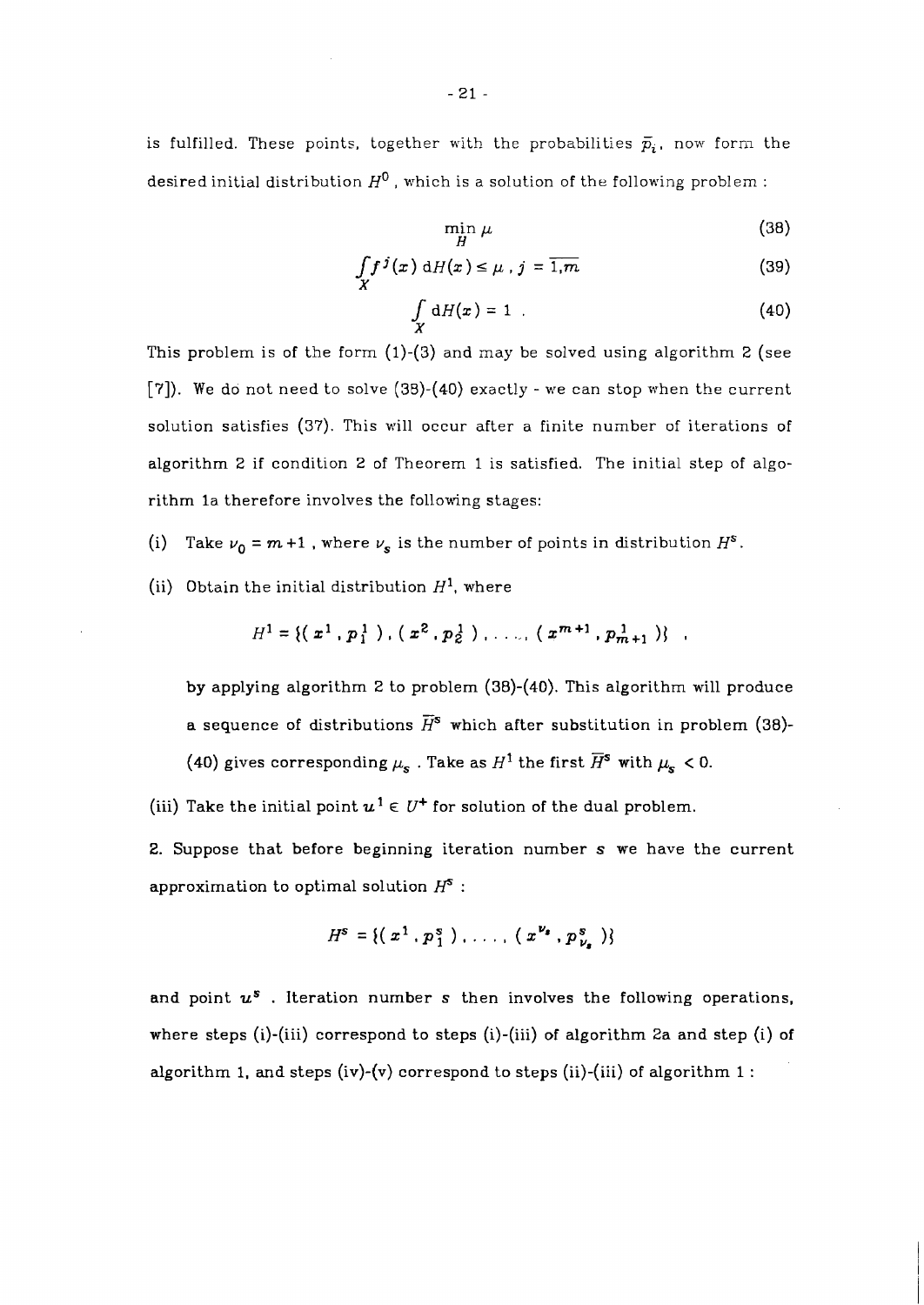- (i) Take  $v^{s+1} = v^s + 1$
- (ii) Find a new point  $x^{\nu_{s+1}}$ , where

$$
x^{\nu_{s+1}} = \arg\min_{x \in X} \left[ f^{0}(x, H^{s}) + \sum_{i=1}^{m} u_{i}^{s} f^{i}(x) \right]
$$
(41)

(iii) Solve the following linear programming problem :

$$
\min_{p} \sum_{i=1}^{\nu_{s+1}} p_i f_s^0(x^i) \tag{42}
$$

$$
\sum_{i=1}^{\nu_{s+1}} p_i f^j(x^i) \le 0 \quad , \quad j = \overline{1, m} \tag{43}
$$

$$
\sum_{i=1}^{\nu_{s+1}} p_i = 1 , p_i \ge 0 , i = \overline{1, m+1}
$$
 (44)

together with its dual:

$$
\max_{\mathbf{u}} u_{m+1} \tag{45}
$$

÷.

$$
f^{0}(x, H^{s}) + \sum_{i=1}^{m} u_{i} f^{i}(x^{j}) - u_{m+1} \ge 0, j = \overline{1, \nu_{s+1}}
$$
\n
$$
u_{i} \ge 0, i = \overline{1, m}
$$
\n(46)

This will give us the next approximation to the solution of the dual problem,  $u^{s+1}$ , and also vector  $\bar{p}^{s+1}$ :

$$
\overline{p}^{s+1} = (\overline{p}_1^{s+1}, \ldots, \overline{p}_{\nu_{s+1}}^{s+1})
$$

which will have no more than  $m+1$  nonzero elements, say  $(\bar{p}_{k_1}^{s+1}, \ldots, \bar{p}_{k_{m+1}}^{s+1}).$  $\mu_{k_{m+1}}$ 

(iv) **Take** the family of distributions

$$
H^{s+1}(\alpha) = \{ (x^1, p_1^{s+1}(\alpha)) , \ldots , (x^{\nu_{s+1}}, p_{\nu_{s+1}}^{s+1}(\alpha)) \}
$$

where

$$
p_i^{s+1}(\alpha) = \begin{cases} p_i^s, & \text{if } i \neq k_j \text{ for } j = \overline{1,m+1} \\ p_{k_j}^s (1-\alpha) + \alpha \overline{p}_{k_j}^{s+1}, & \text{otherwise} \end{cases}
$$

Then find

$$
\alpha_s = \arg\min_{0 \leq \alpha \leq 1} \Psi(H^{s+1}(\alpha))
$$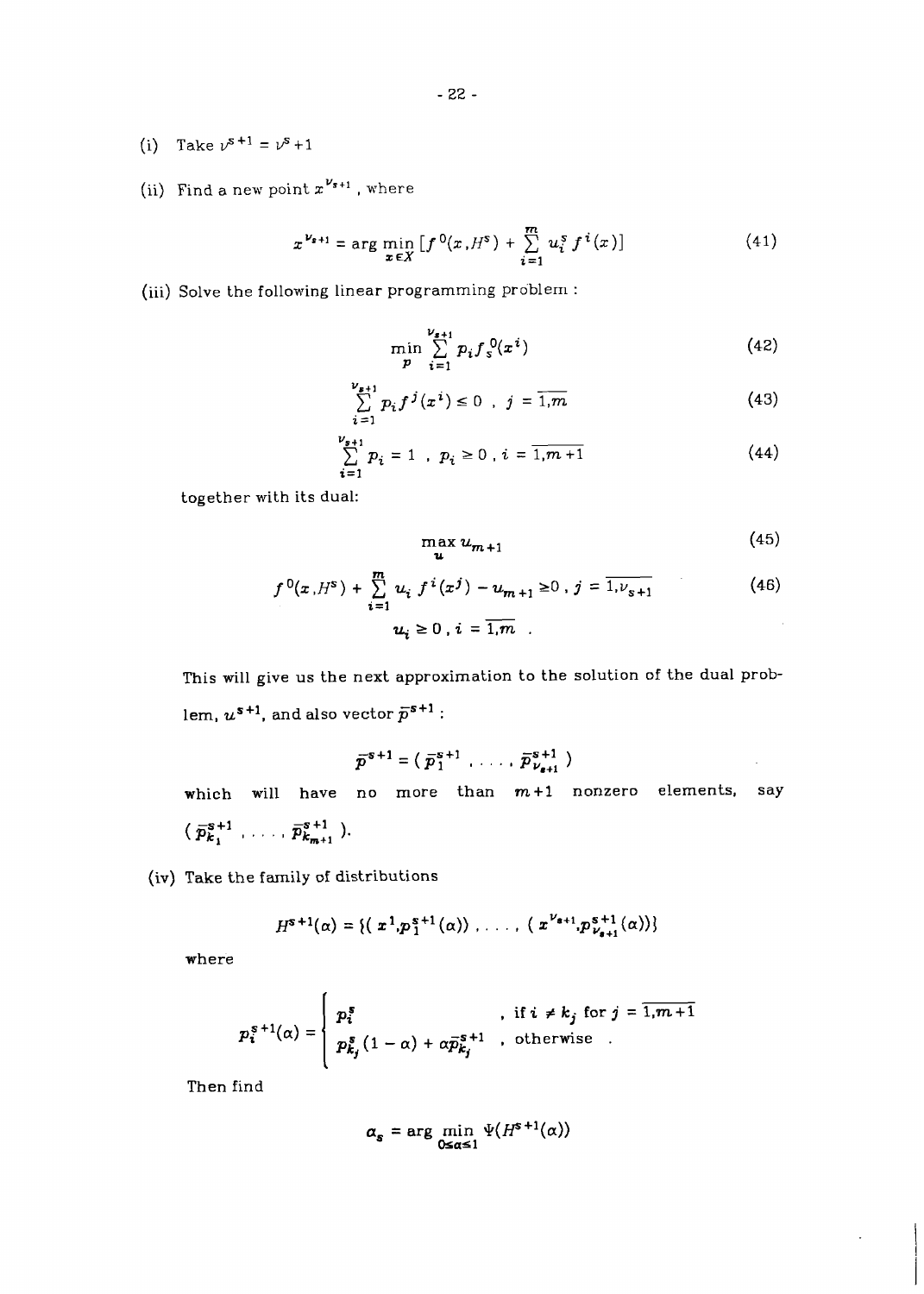and take  $\rho_s = \min\{ \alpha_s, \beta_s \}$ , where

$$
\beta_s \to 0 \quad , \sum_{i=1}^{\infty} \beta_i = \infty \quad .
$$

(v) Take

$$
H^{\mathbf{s}+\mathbf{1}}=H^{\mathbf{s}+\mathbf{1}}(\rho_{\mathbf{s}})
$$

and go to step 2(i).

*Remark.* It is not necessary to solve nonlinear programming problem (41) with great accuracy. All we need is a point  $x^{\nu_{s+1}}$  such that

$$
\lim_{s \to \infty} \{ [f^{0}(x^{v_{s+1}}, H^s) + \sum_{i=1}^{m} u_i^{s} f^{i}(x^{v_{s+1}})] - \newline \min_{x \in X} [f^{0}(x, H^s) + \sum_{i=1}^{m} u_i^{s} f^{i}(x)] \} = 0.
$$

It is also possible to avoid increases in the dimension of linear programming problem (42)-(44) by considering only points  $x^{i}$  which satisfy some additional inequality (see [7]).

*Remark.* Algorithm 2a adds one additional point to the current approximation of optimal solution **HS** at each iteration, which may not be convenient if we have restrictions on the amount of memory available for storing the distribution. In this case measures should be taken to avoid this expansion, perhaps at the expense of accuracy. Some possible ways of achieving this are discussed below.

1. Suppose we want to find the best possible approximation, in no more than **N**  points, to the optimal solution of (5)-(7). (It is assumed that some additional memory is available for storing  $N$  further points.) We then proceed as follows:

(i) Run algorithm 2a until the current distribution  $H^s$  contains 2N points. Arrange these points in order of decreasing probabilities :

$$
H^{s} = \{ (x^{l_1}, p_{l_1}), \ldots, (x^{l_{2N}}, p_{l_{2N}}) \} .
$$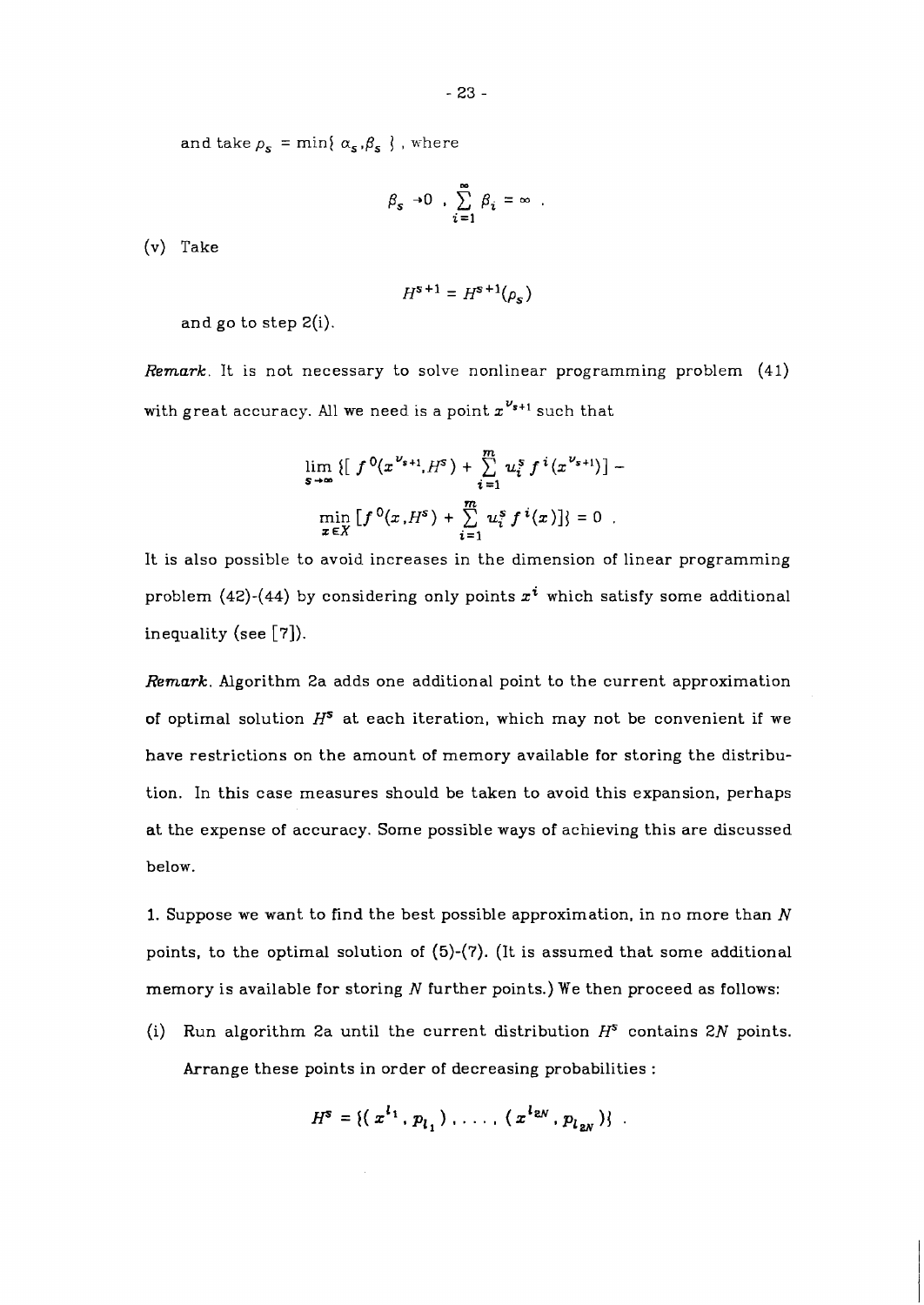(ii) Start algorithm 2a again from the distribution

$$
H^{1} = \{ (\begin{array}{c} x^{1} \cdot p_{1}^{1} \end{array}) \ldots , (\begin{array}{c} x^{N} \cdot p_{N}^{1} \end{array}) \}
$$

$$
x^{i} = x^{l_{i}} \cdot p_{i}^{1} = \frac{p_{l_{i}}}{1 - \vartheta} , i = \overline{1, N} , \vartheta = \sum_{j=N+1}^{2N} p_{l_{j}}
$$

(iii) Continue this process as long as the new ZN-point distribution has a better value of  $\Psi(H)$  than the previous one.

2. Suppose that we want to find an approximation to the optimal solution using at most  $N$  points.

(i) Run algorithm 2a until the current distribution contains *N* points. Let  $\bar{p}$  = max  $p_i^s$ . Divide the set { 1 , . . . , 2*N* } into two subsets:  $\overline{\mathbf{B}}$  **l**sis $N'$ 

$$
I_1 = \{i : p_i^s \ge \chi \overline{p} \} , I_2 = \{i : p_i^s < \chi \overline{p} \}
$$

where  $\chi > 0$  should be chosen previously.

(ii) Start algorithm 2a again from distribution  $H^1$  :

$$
H^{1} = \{ \left( x^{i} \cdot p_{i}^{1} \right) , i \in I_{1} \cdot p_{i}^{1} = \frac{p_{i}^{s}}{1 - \sum_{j \in I_{P}} p_{j}^{s}} \}
$$

(iii) Continue this process as long as the value of  $\Psi(H)$  in consecutive 2Npoint distributions improves and set **I2** is not empty.

**3.** Another possibility is to use approximation techniques to fit discrete distributions by continuous ones. For example, splines can be used when the dimensions are small or when the distributions  $H<sup>s</sup>$  have independent components. This approach needs further study.

The convergence of algorithm 2 follows directly from Theorems **3** and 4. The next result may be derived using the remark following Theorem **3.**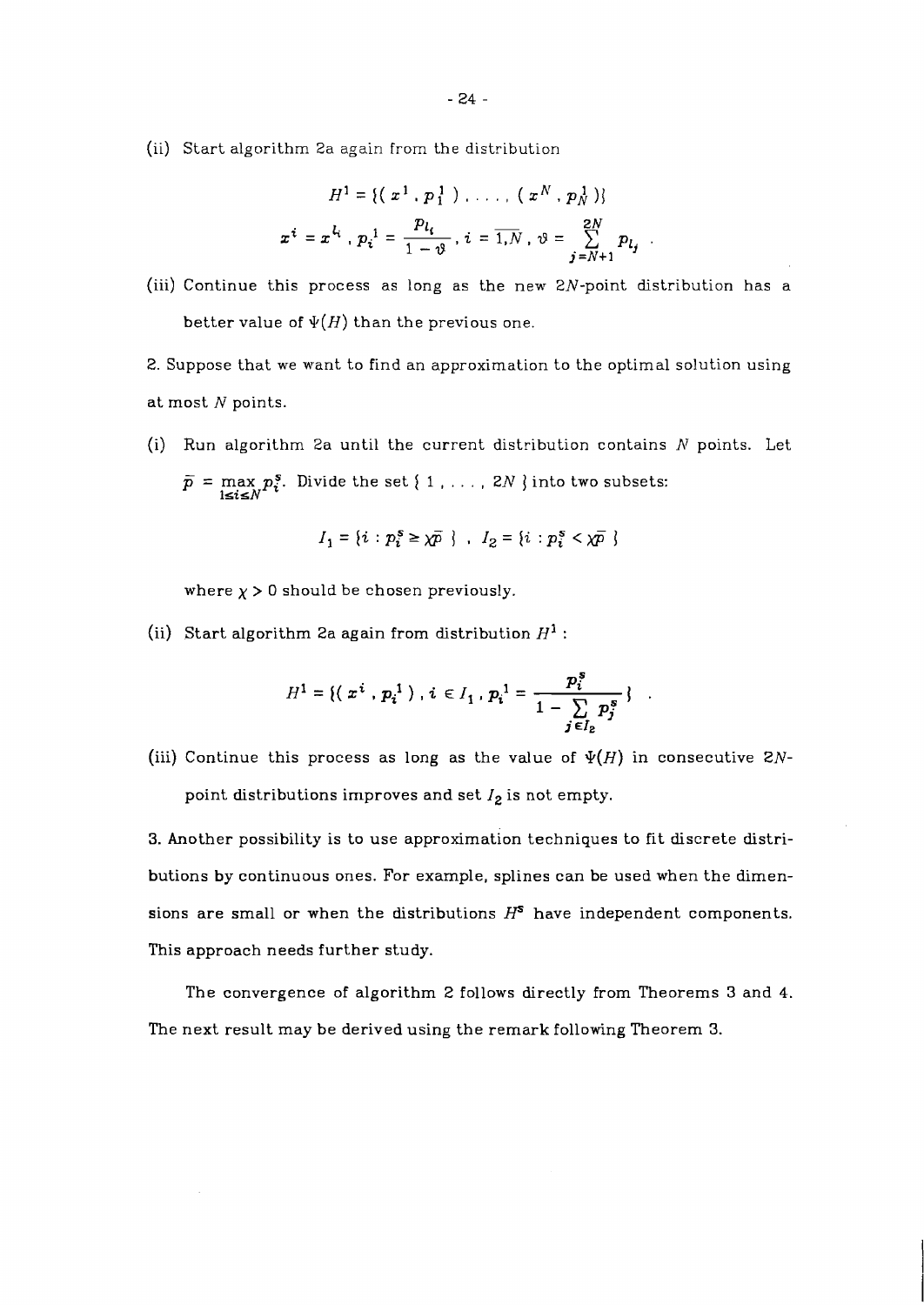### **Theorem** *5*

Let the following conditions be satisfied:

- 1.  $X$  is a compact set.
- **2.** Functions  $f^{i}(x)$  are continuous for  $x \in X$ ,  $i = \overline{1,m}$ .
- **3.**  $\Psi(H)$  is convex and satisfies (8) and

$$
|f^{0}(x,H_{1})-f^{0}(x,H_{2})| \leq | \int \limits_{X} \lambda(x,H_{1},H_{2}) \, d(H_{1}-H_{2})|
$$

for some summable  $\lambda(x,H_1,H_2)$  such that

$$
|\lambda(x,H_1,H_2)| < K < \infty
$$

for any  $H_1$  ,  $H_2 \in G$  .

**4.** There exists an  $\overline{H}(x)$  such that

$$
\int_X f^i(x) \mathrm{d}H(x) < 0 \quad i = \overline{1,m} \quad .
$$

Then

$$
\lim_{s\to\infty}\left[\Psi(H^s)-\min_{H\in G}\Psi(H)\right]=0.
$$

It is interesting to compare this algorithm with the methods for solving stochastic problems with recourse recently proposed by Wets [11]. Although applied to quite different problems, they both use generalized linear programming techniques and on each iteration require solution of one linear programming problem and one nonlinear optimization problem.

More complex problems with nonlinear constraints can be treated in the same way. If the definition of set  $G$  of constraints is changed to the following:

$$
G = \{ \Psi^{i}(H) \leq 0 \; , \; i = \overline{1, m} \; ; \; \int_{X} dH(x) = 1 \}
$$

and functions  $\Psi^{i}(H)$  have directional derivatives of form  $(8)$  then analogues of Lemma 1 and Theorem 2 will hold . In this case we can construct a feasibledirection type algorithm, which inherits all of the important characteristics of algorithm 1. The same ideas can be used to solve minimax problems which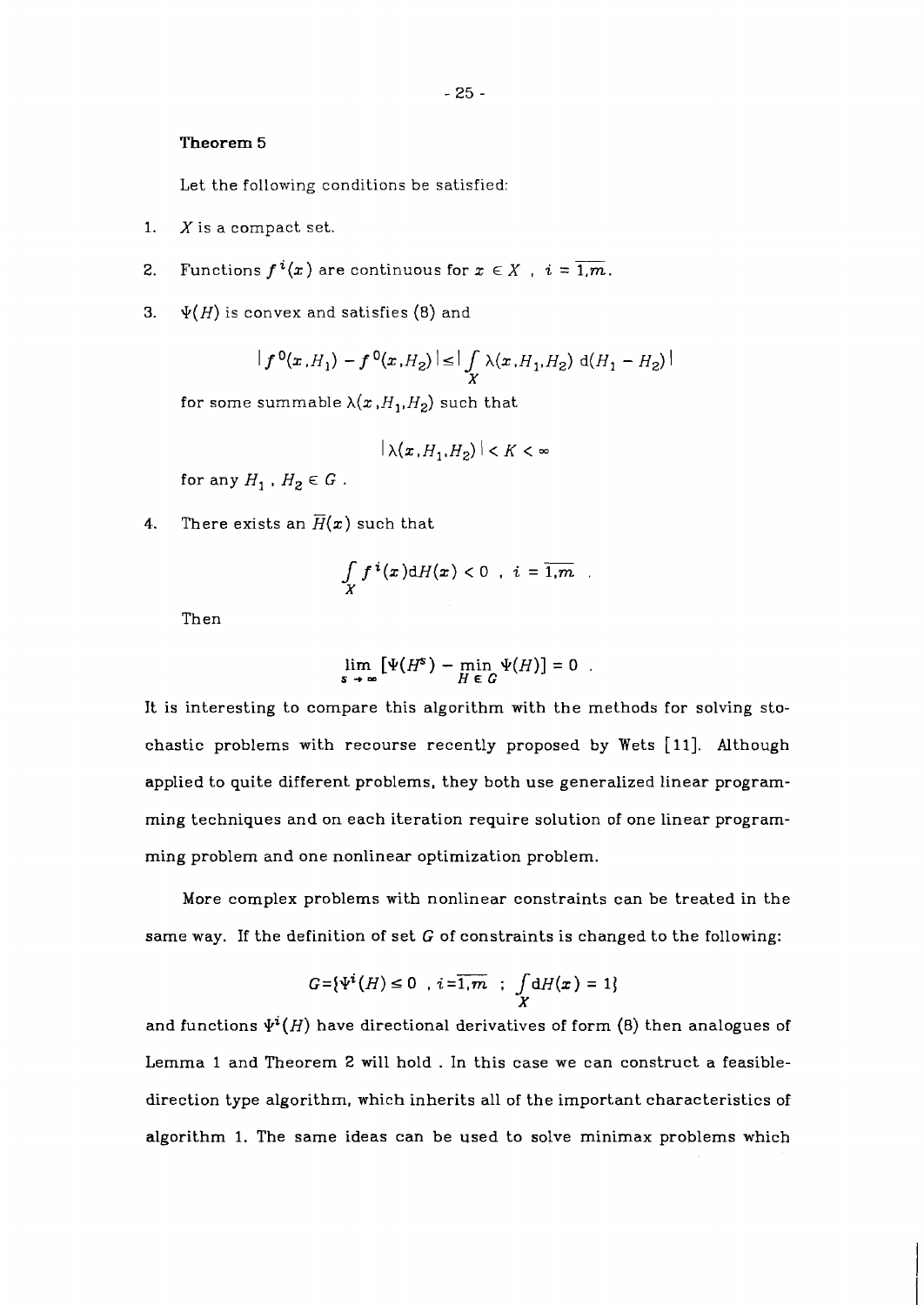depend on distribution functions. This, together with the results of some numerical experiments, will provide the subject of a subsequent paper.

 $\hat{\mathcal{A}}$ 

 $\hat{\boldsymbol{\beta}}$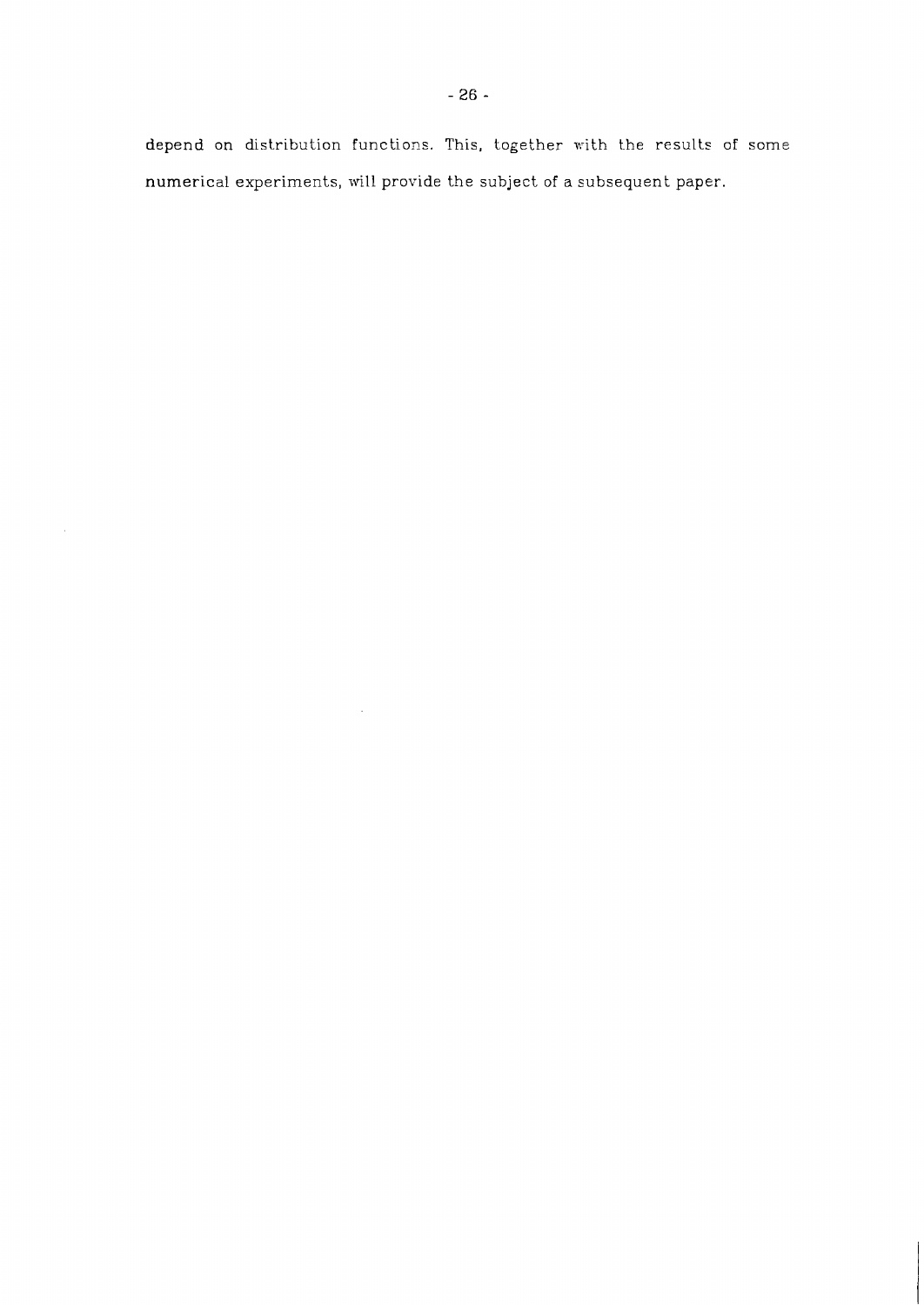#### **REFERENCES**

- 1. Yu. Ermoliev, "Method for stochastic programming in randomized strategies," Kibernetica 1 (1970).
- 2. Yu. Ermoliev and C. Nedeva, "Stochastic optimization problems with partially known distribution functions", CP-82-60, International Institute for Applied Systems Analysis, Laxenburg, Austria (1982).
- **3. A.** Golodnikov, "Optimization problems with distribution functions", Dissertation, V. Glushkov Institute for Cybernetics, Ukrainian Academy of Sciences, Kiev (1979).
- 4. P.J. Huber, Robust Statistics, John Wiley and Sons (1981).
- 5. M.G. Krein, "The ideas of P.L. Tchebysheff and **AA** Markov in the theory of limiting values of integrals and their further developments", **Am.** Math. Soc. Series 2, 12(1951), pp. 1-122. (translation).
- 6. **A** Golodnikov, **A** Gaivoronski and Le Ding Fung, "A method for solving limit extremum problems applied to the minimization of functionals", Kiber-